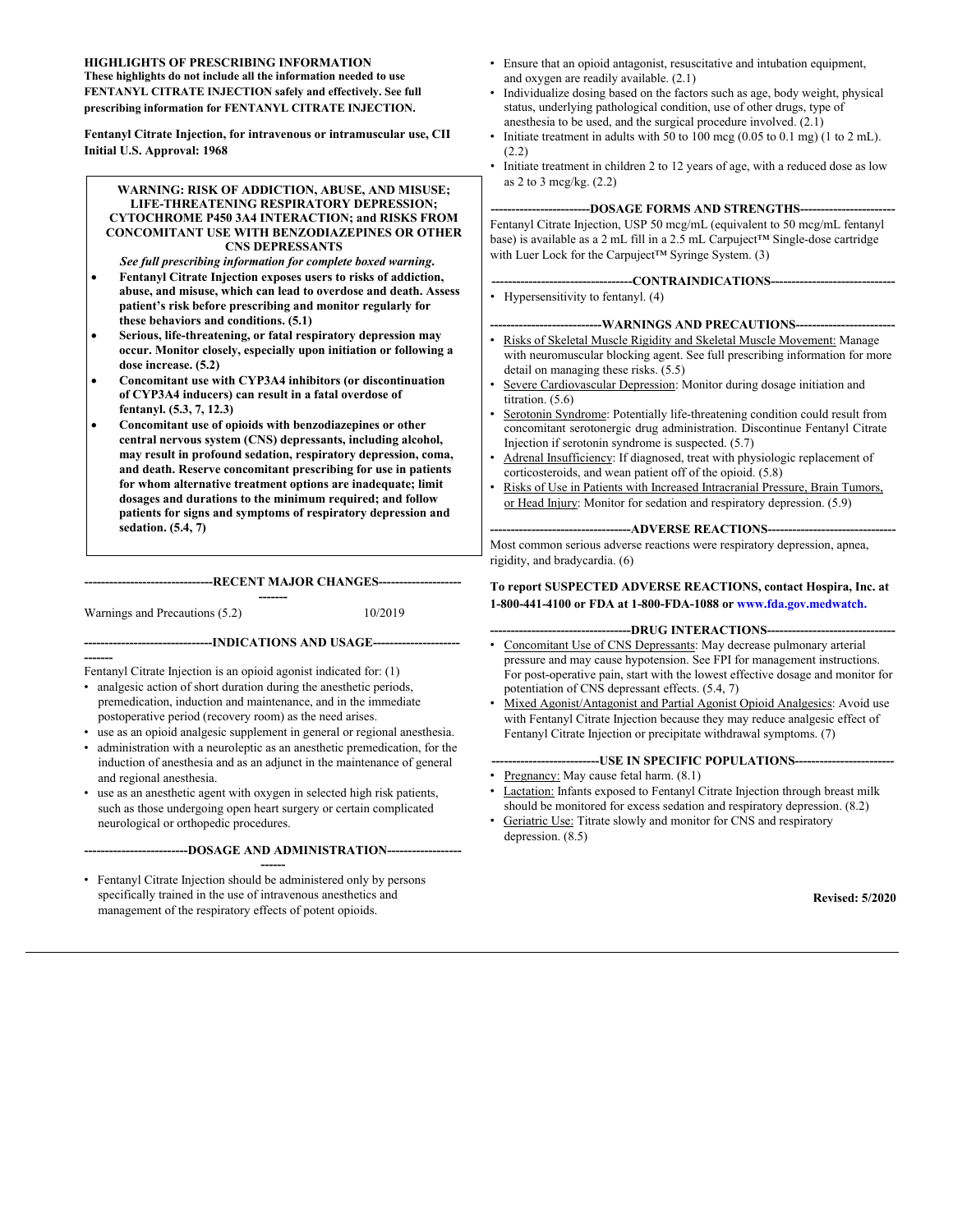#### **FULL PRESCRIBING INFORMATION: CONTENTS\***

**WARNING: RISK OF ADDICTION, ABUSE, AND MISUSE; LIFE-THREATENING RESPIRATORY DEPRESSION; CYTOCHROME P450 3A4 INTERACTION; and RISKS FROM CONCOMITANT USE WITH BENZODIAZEPINES OR OTHER CNS DEPRESSANTS**

- **1 INDICATIONS AND USAGE**
- **2 DOSAGE AND ADMINISTRATION**
	- 2.1 Important Dosage and Administration Instructions
	- 2.2 Dosage
- **3 DOSAGE FORMS AND STRENGTHS**
- **4 CONTRAINDICATIONS**

#### **5 WARNINGS AND PRECAUTIONS**

- 5.1 Addiction, Abuse, and Misuse
- 5.2 Life-Threatening Respiratory Depression 5.3 Risks of Concomitant Use or Discontinuation of Cytochrome P450 3A4 Inhibitors and Inducers
- 5.4 Risks From Concomitant Use With Benzodiazepines Or Other CNS Depressants
- 5.5 Risks of Muscle Rigidity and Skeletal Muscle Movement
- 5.6 Severe Cardiovascular Depression
- 5.7 Serotonin Syndrome with Concomitant Use of Serotonergic Drugs
- 5.8 Adrenal Insufficiency
- 5.9 Risks of Use in Patients with Increased Intracranial Pressure, Brain Tumors, or Head Injury
- 5.10 Risks of Use in Patients with Gastrointestinal Conditions
- 5.11 Increased Risk of Seizures in Patients with Seizure Disorders
- 5.12 Risks of Driving and Operating Machinery
- 5.13 Risks due to Interaction with Neuroleptic Agents
- **6 ADVERSE REACTIONS**
- **7 DRUG INTERACTIONS**
- **8 USE IN SPECIFIC POPULATIONS** 
	- 8.1 Pregnancy 8.2 Lactation
		-
	- 8.3 Females and Males of Reproductive Potential
	- 8.4 Pediatric Use
	- 8.5 Geriatric Use
	- 8.6 Hepatic Impairment 8.7 Renal Impairment
- **9 DRUG ABUSE AND DEPENDENCE**
- 9.1 Controlled Substance
	- 9.2 Abuse
	- 9.3 Dependence
- **10 OVERDOSAGE**
- **11 DESCRIPTION**
- **12 CLINICAL PHARMACOLOGY** 
	- 12.1 Mechanism of Action
	- 12.2 Pharmacodynamics
	- 12.3 Pharmacokinetics
- **13 NONCLINICAL TOXICOLOGY**
	- 13.1 Carcinogenesis, Mutagenesis, Impairment of Fertility
- **16 HOW SUPPLIED/STORAGE AND HANDLING**

\* Sections or subsections omitted from the full prescribing information are not listed.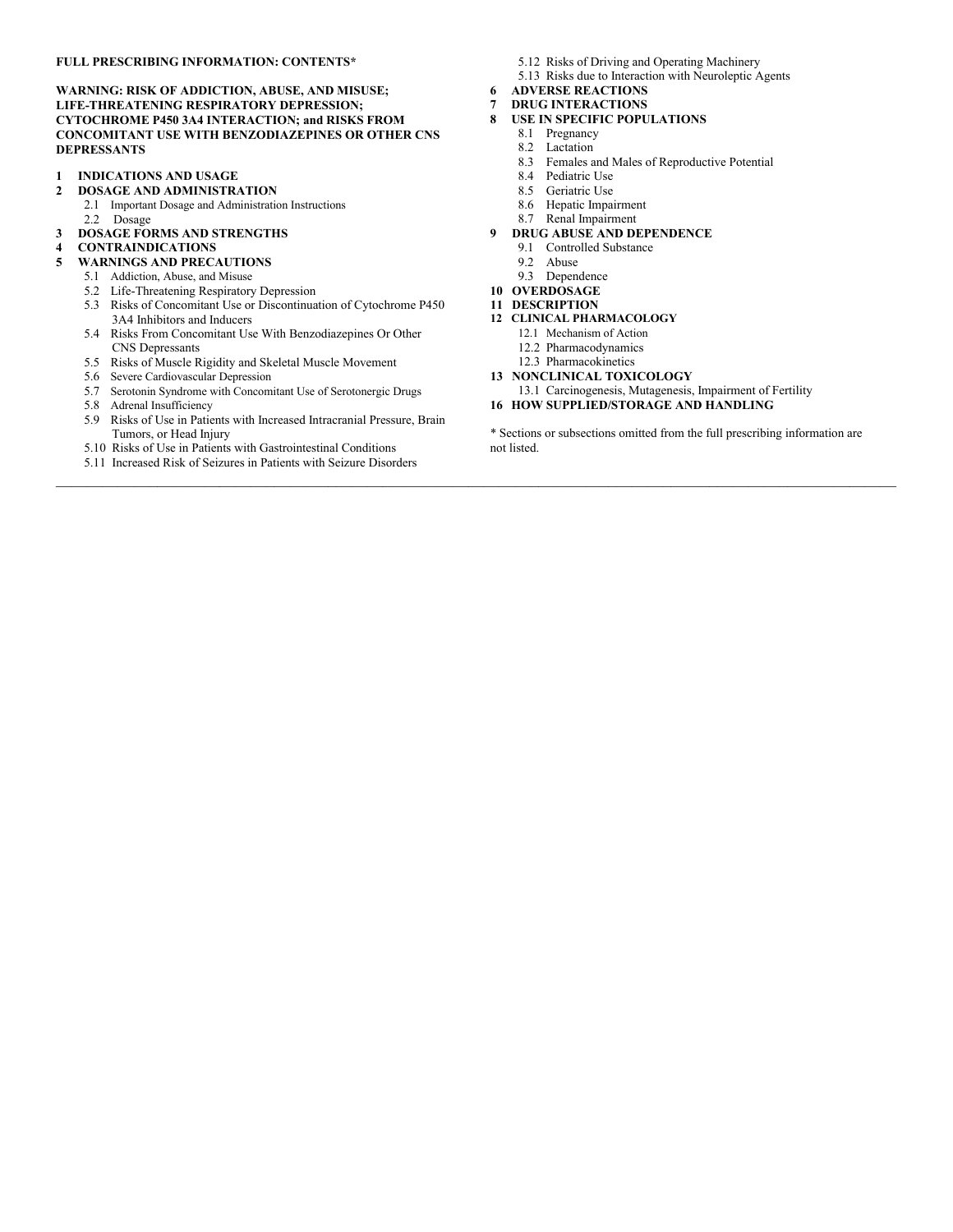# **WARNING: RISK OF ADDICTION, ABUSE, AND MISUSE; LIFE-THREATENING RESPIRATORY DEPRESSION; CYTOCHROME P450 3A4 INTERACTION; and RISKS FROM CONCOMITANT USE WITH BENZODIAZEPINES OR OTHER CNS DEPRESSANTS**

#### **Addiction, Abuse, and Misuse**

**Fentanyl Citrate Injection exposes patients and other users to the risks of opioid addiction, abuse, and misuse, which can lead to overdose and death. Assess each patient's risk prior to prescribing Fentanyl Citrate Injection, and monitor all patients regularly for the development of these behaviors and conditions** *[see Warnings and Precautions (5.1)]***.**

#### **Life-Threatening Respiratory Depression**

**Serious, life-threatening, or fatal respiratory depression may occur with use of Fentanyl Citrate Injection. Monitor for respiratory depression, especially during initiation of Fentanyl Citrate Injection or following a dose increase** *[see Warnings and Precautions (5.2)].*

#### **Cytochrome P450 3A4 Interaction**

**The concomitant use of Fentanyl Citrate Injection with all cytochrome P450 3A4 inhibitors may result in an increase in fentanyl plasma concentrations, which could increase or prolong adverse reactions and may cause potentially fatal respiratory depression. In addition, discontinuation of a concomitantly used cytochrome P450 3A4 inducer may result in an increase in fentanyl plasma concentration. Monitor patients receiving Fentanyl Citrate Injection and any CYP3A4 inhibitor or inducer** *[see Warnings and Precautions (5.3), Drug Interactions (7), Clinical Pharmacology (12.3)]***.**

# **Risks From Concomitant Use With Benzodiazepines Or Other CNS Depressants**

**Concomitant use of opioids with benzodiazepines or other central nervous system (CNS) depressants, including alcohol, may result in profound sedation, respiratory depression, coma, and death** *[see Warnings and Precautions (5.4), Drug Interactions (7)]***.**

- **Reserve concomitant prescribing of Fentanyl Citrate Injection and benzodiazepines or other CNS depressants for use in patients for whom alternative treatment options are inadequate.**
- **Limit dosages and durations to the minimum required.**
- **Follow patients for signs and symptoms of respiratory depression and sedation.**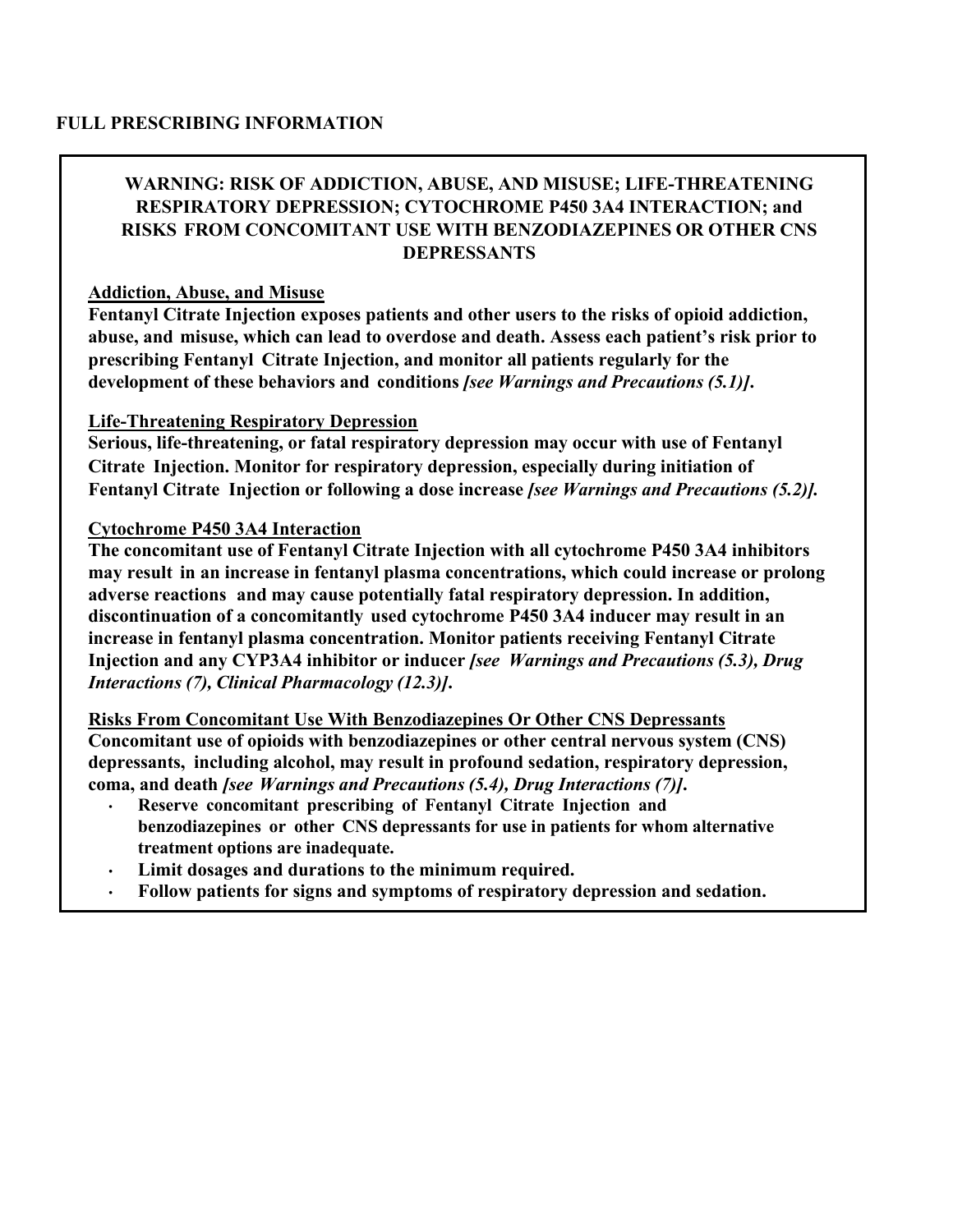# **1 INDICATIONS AND USAGE**

Fentanyl Citrate Injection is indicated for:

- analgesic action of short duration during the anesthetic periods, premedication, induction and maintenance, and in the immediate postoperative period (recovery room) as the need arises.
- use as a narcotic analgesic supplement in general or regional anesthesia.
- administration with a neuroleptic as an anesthetic premedication, for the induction of anesthesia and as an adjunct in the maintenance of general and regional anesthesia.
- use as an anesthetic agent with oxygen in selected high risk patients, such as those undergoing open heart surgery or certain complicated neurological or orthopedic procedures.

# **2 DOSAGE AND ADMINISTRATION**

### **2.1 Important Dosage and Administration Instructions**

Fentanyl Citrate Injection should be administered only by persons specifically trained in the use of intravenous anesthetics and management of the respiratory effects of potent opioids.

- Ensure that an opioid antagonist, resuscitative and intubation equipment, and oxygen are readily available.
- Individualize dosage based on factors such as age, body weight, physical status, underlying pathological condition, use of other drugs, type of anesthesia to be used, and the surgical procedure involved.
- Monitor vital signs routinely.

As with other potent opioids, the respiratory depressant effect of fentanyl may persist longer than the measured analgesic effect. The total dose of all opioid agonists administered should be considered by the practitioner before ordering opioid analgesics during recovery from anesthesia.

If Fentanyl Citrate Injection is administered with a CNS depressant, become familiar with the properties of each drug, particularly each product's duration of action. In addition, when such a combination is used, fluids and other countermeasures to manage hypotension should be available *[see Warnings and Precautions (5.4)]*.

Inspect parenteral drug products visually for particulate matter and discoloration prior to administration, whenever solution and container permit.

### **2.2 Dosage**

50 mcg =  $0.05$  mg = 1 mL

### Premedication in Adults

50 to 100 mcg (0.05 to 0.1 mg) (1 to 2 mL) may be administered intramuscularly 30 to 60 minutes prior to surgery.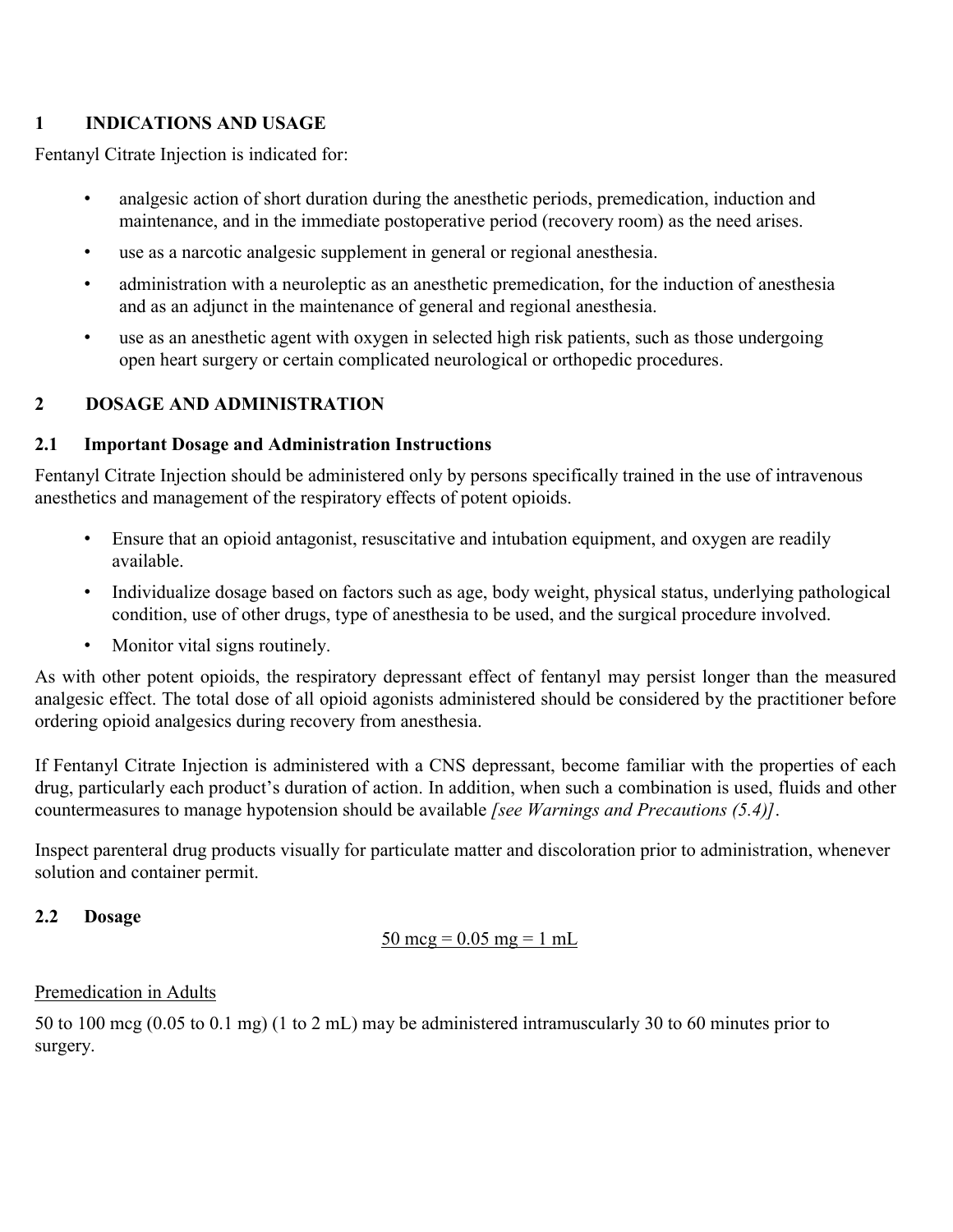#### Adjunct to General Anesthesia

See Dosage Range Charts below.

### **Table 1: Dosage Range Chart**

| <b>TOTAL DOSAGE</b> (expressed as fentanyl base)                                                                                               |                                                                                                                                                                                                                                                                                                                                                                                 |                                                                                                                                                                                                                                                                                                                                                                                                                                               |  |  |
|------------------------------------------------------------------------------------------------------------------------------------------------|---------------------------------------------------------------------------------------------------------------------------------------------------------------------------------------------------------------------------------------------------------------------------------------------------------------------------------------------------------------------------------|-----------------------------------------------------------------------------------------------------------------------------------------------------------------------------------------------------------------------------------------------------------------------------------------------------------------------------------------------------------------------------------------------------------------------------------------------|--|--|
| Low Dose $-2$ mcg/kg<br>$(0.002 \text{ mg/kg}) (0.04 \text{ mL/kg})$ .                                                                         | Moderate Dose $-2$ to 20 mcg/kg<br>$(0.002 \text{ to } 0.02 \text{ mg/kg})$ (0.04 to 0.4 mL/kg).                                                                                                                                                                                                                                                                                | <b>High Dose</b> $-20$ to 50 mcg/kg<br>$(0.02 \text{ to } 0.05 \text{ mg/kg})$ (0.4 to 1 mL/kg).                                                                                                                                                                                                                                                                                                                                              |  |  |
| For use in minor, but painful, surgical<br>procedures.<br>May also provide some pain relief in the<br>immediate postoperative period.          | For use in more major surgical procedures,<br>in addition to adequate analgesia, may<br>abolish some of the stress response.<br>Expect respiratory depression requiring<br>artificial ventilation during anesthesia and<br>careful observation of ventilation<br>postoperatively is essential.                                                                                  | For open heart surgery and certain more<br>complicated neurosurgical and orthopedic<br>procedures where surgery is more<br>prolonged, and the stress response to<br>surgery would be detrimental to the<br>well-being of the patient.<br>In conjunction with nitrous oxide/oxygen<br>has been shown to attenuate the stress<br>response as defined by increased levels of<br>circulating growth hormone,<br>catecholamine, ADH and prolactin. |  |  |
|                                                                                                                                                |                                                                                                                                                                                                                                                                                                                                                                                 | Expect the need for postoperative<br>ventilation and observation due to extended<br>postoperative respiratory depression.                                                                                                                                                                                                                                                                                                                     |  |  |
| <b>MAINTENANCE DOSAGE</b>                                                                                                                      |                                                                                                                                                                                                                                                                                                                                                                                 |                                                                                                                                                                                                                                                                                                                                                                                                                                               |  |  |
| Low Dose $-2$ mcg/kg<br>$(0.002 \text{ mg/kg}) (0.04 \text{ mL/kg})$ .<br>Additional dosages infrequently needed in<br>these minor procedures. | Moderate Dose $-2$ to 20 mcg/kg<br>$(0.002 \text{ to } 0.02 \text{ mg/kg}) (0.04 \text{ to } 0.4 \text{ mL/kg})$ -<br>25 to 100 mcg<br>$(0.025 \text{ to } 0.1 \text{ mg})$ $(0.5 \text{ to } 2 \text{ mL})$<br>Administer intravenously or<br>intramuscularly as needed when movement<br>and/or changes in vital signs indicate<br>surgical stress or lightening of analgesia. | <b>High Dose</b> $-20$ to 50 mcg/kg<br>$(0.02 \text{ to } 0.05 \text{ mg/kg})$<br>$(0.4 \text{ to } 1 \text{ mL/kg}).$<br>From 25 mcg $(0.025 \text{ mg}) (0.5 \text{ mL})$ to one<br>half the initial loading dose as needed<br>based on vital sign changes indicative of<br>stress and lightening of analgesia.<br>Individualize the dosage especially if the<br>anticipated remaining operative time is<br>short.                          |  |  |

#### Adjunct to Regional Anesthesia

50 to 100 mcg (0.05 to 0.1 mg) (1 to 2 mL) may be administered intramuscularly or slowly intravenously, over one to two minutes, when additional analgesia is required.

### Postoperatively (recovery room)

50 to 100 mcg (0.05 to 0.1 mg) (1 to 2 mL) may be administered intramuscularly for the control of pain, tachypnea and emergence delirium. The dose may be repeated in one to two hours as needed.

For Induction and Maintenance in Children 2 to 12 Years of Age

A reduced dose as low as 2 to 3 mcg/kg is recommended.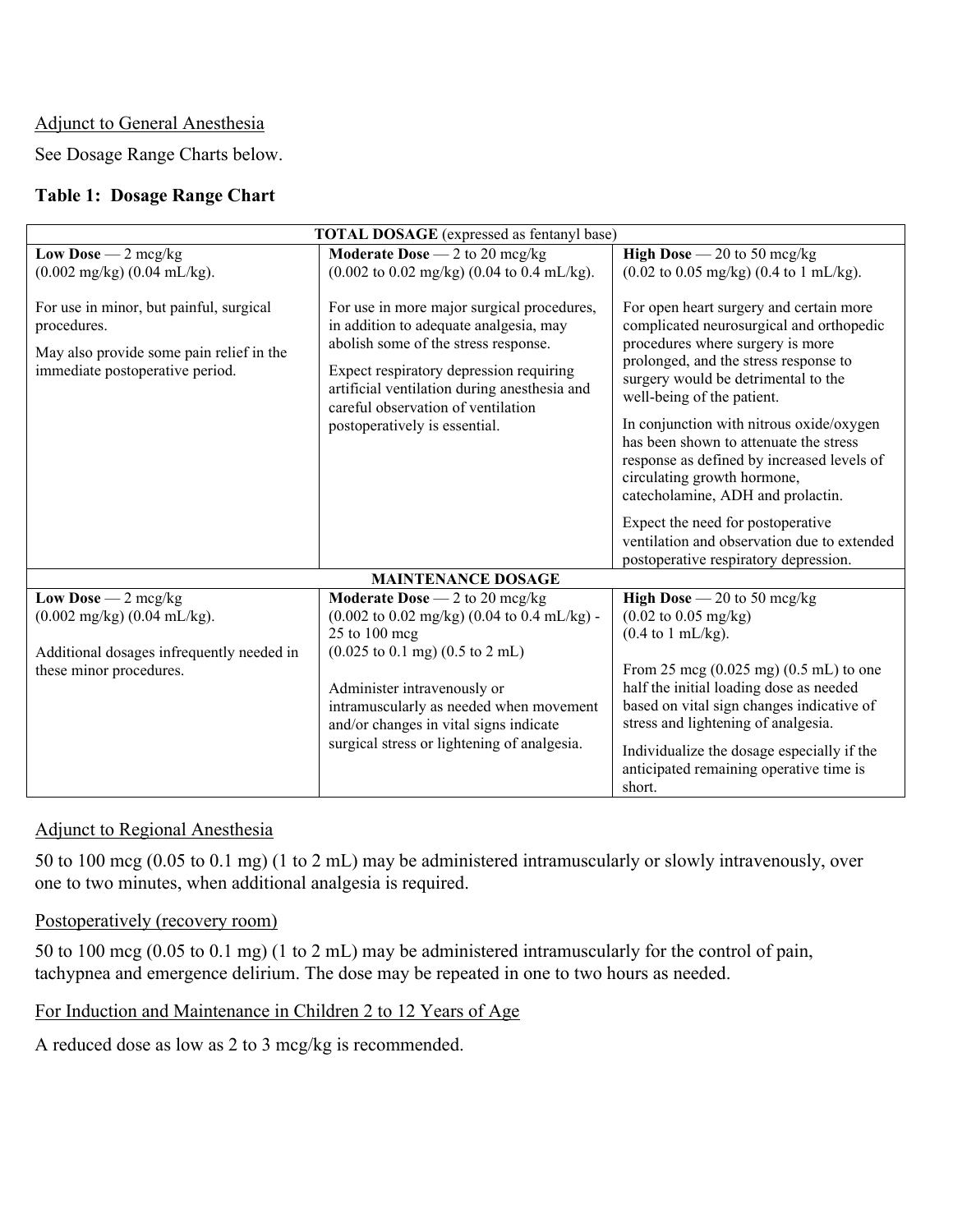# As a General Anesthetic

As a technique to attenuate the responses to surgical stress without the use of additional anesthetic agents, doses of 50 to 100 mcg/kg (0.05 to 0.1 mg/kg) (1 to 2 mL/kg) may be administered with oxygen and a muscle relaxant. In certain cases, doses up to 150 mcg/kg (0.15 mg/kg) (3 mL/kg) may be necessary to produce this anesthetic effect. It has been used for open heart surgery and certain other major surgical procedures in patients for whom protection of the myocardium from excess oxygen demand is particularly indicated, and for certain complicated neurological and orthopedic procedures.

# **3 DOSAGE FORMS AND STRENGTHS**

Fentanyl Citrate Injection, USP 50 mcg/mL (equivalent to 50 mcg/mL fentanyl base) is available as:

2 mL fill in 2.5 mL Carpuject™ Single-dose cartridge with Luer Lock for the Carpuject™ Syringe System.

# **4 CONTRAINDICATIONS**

Fentanyl Citrate Injection is contraindicated in patients with:

• Hypersensitivity to fentanyl (e.g., anaphylaxis) *[see Adverse Reactions (6)]*

# **5 WARNINGS AND PRECAUTIONS**

# **5.1 Addiction, Abuse, and Misuse**

Fentanyl Citrate Injection contains fentanyl, a Schedule II controlled substance. As an opioid, Fentanyl Citrate Injection exposes users to the risks of addiction, abuse, and misuse *[see Drug Abuse and Dependence (9)].*

Opioids are sought by drug abusers and people with addiction disorders and are subject to criminal diversion. Consider these risks when handling Fentanyl Citrate Injection. Strategies to reduce these risks include proper product storage and control practices for a C-II drug. Contact local state professional licensing board or state controlled substances authority for information on how to prevent and detect abuse or diversion of this product.

# **5.2 Life-Threatening Respiratory Depression**

Serious, life-threatening, or fatal respiratory depression has been reported with the use of opioids, even when used as recommended. Respiratory depression, if not immediately recognized and treated, may lead to respiratory arrest and death. Adequate facilities should be available for postoperative monitoring and ventilation of patients administered anesthetic doses of Fentanyl Citrate Injection. It is essential that these facilities be fully equipped to handle all degrees of respiratory depression. Management of respiratory depression may include close observation, supportive measures, and use of opioid antagonists, depending on the patient's clinical status *[see Overdosage (10)]*. Carbon dioxide (CO2) retention from opioid-induced respiratory depression can exacerbate the sedating effects of opioids.

To reduce the risk of respiratory depression, proper dosing and titration of Fentanyl Citrate Injection are essential. As with other potent opioids, the respiratory depressant effect of Fentanyl Citrate Injection may persist longer than the measured analgesic effect. The total dose of all opioid agonists administered should be considered by the practitioner before ordering opioid analgesics during recovery from anesthesia.

Certain forms of conduction anesthesia, such as spinal anesthesia and some peridural anesthetics, can alter respiration by blocking intercostal nerves through other mechanisms *[see Clinical Pharmacology (12.2)]*.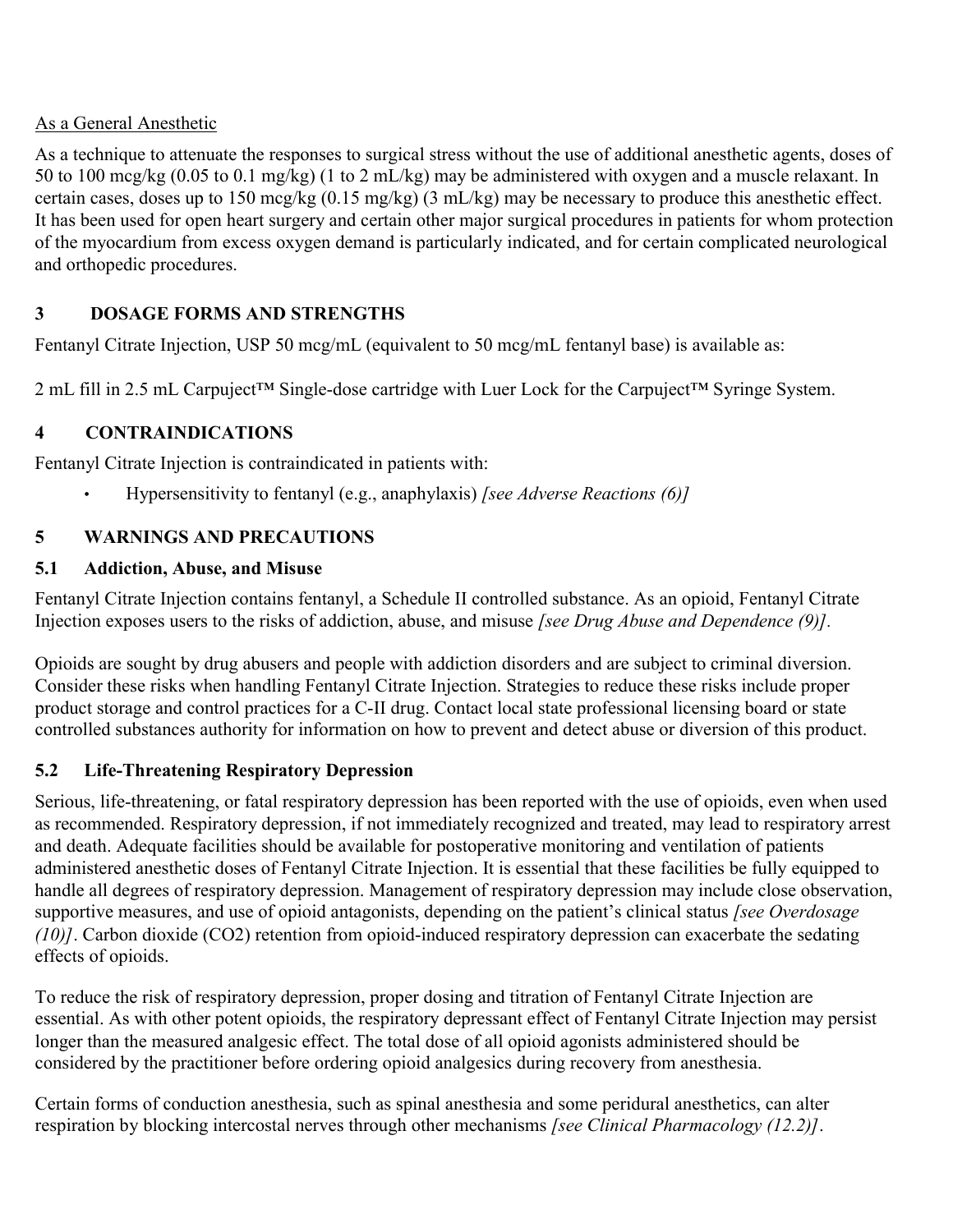Fentanyl Citrate Injection can also alter respiration. Therefore, when Fentanyl Citrate Injection is used to supplement these forms of anesthesia, the anesthetist should be familiar with the physiological alterations involved, and be prepared to manage them in the patients selected for these forms of anesthesia.

Patients with significant chronic obstructive pulmonary disease or cor pulmonale, and those with a substantially decreased respiratory reserve, hypoxia, hypercapnia, or pre-existing respiratory depression are at increased risk of decreased respiratory drive including apnea, even at recommended dosages of Fentanyl Citrate Injection. Elderly, cachectic, or debilitated patients may have altered pharmacokinetics or altered clearance compared to younger, healthier patients resulting in greater risk for respiratory depression.

Monitor such patients closely including vital signs, particularly when initiating and titrating Fentanyl Citrate Injection and when Fentanyl Citrate Injection is given concomitantly with other drugs that depress respiration. To reduce the risk of respiratory depression, proper dosing and titration of Fentanyl Citrate Injection are essential *[see Dosage and Administration (2.1)]*.

Opioids can cause sleep-related breathing disorders including central sleep apnea (CSA) and sleep-related hypoxemia. Opioid use increases the risk of CSA in a dose-dependent fashion. In patients who present with CSA, consider decreasing the opioid dosage using best practices for opioid taper *[see Dosage and Administration (2.1)]*.

# **5.3 Risks of Concomitant Use or Discontinuation of Cytochrome P450 3A4 Inhibitors and Inducers**

Concomitant use of Fentanyl Citrate Injection with a CYP3A4 inhibitor, such as macrolide antibiotics (e.g., erythromycin), azole-antifungal agents (e.g., ketoconazole), and protease inhibitors (e.g., ritonavir), may increase plasma concentrations of fentanyl and prolong opioid adverse reactions, which may exacerbate respiratory depression *[see Warnings and Precautions (5.2)]*, particularly when an inhibitor is added after a stable dose of Fentanyl Citrate Injection is achieved*.* Similarly, discontinuation of a CYP3A4 inducer, such as rifampin, carbamazepine, and phenytoin, in Fentanyl Citrate Injection-treated patients may increase fentanyl plasma concentrations and prolong opioid adverse reactions. When using Fentanyl Citrate Injection with CYP3A4 inhibitors or discontinuing CYP3A4 inducers in Fentanyl Citrate Injection-treated patients, monitor patients closely at frequent intervals and consider dosage reduction of Fentanyl Citrate Injection *[see Dosage and Administration (2.1), Drug Interactions (7)].*

Concomitant use of Fentanyl Citrate Injection with CYP3A4 inducers or discontinuation of an CYP3A4 inhibitor could result in lower than expected fentanyl plasma concentrations and, decrease efficacy. When using Fentanyl Citrate Injection with CYP3A4 inducers or discontinuing CYP3A4 inhibitors, monitor patients closely at frequent intervals and consider increasing the Fentanyl Citrate Injection dosage *[see Dosage and Administration (2.1), Drug Interactions (7)]*.

# **5.4 Risks From Concomitant Use With Benzodiazepines Or Other CNS Depressants**

When benzodiazepines or other CNS depressants are used with Fentanyl Citrate Injection, pulmonary arterial pressure may be decreased. This fact should be considered by those who conduct diagnostic and surgical procedures where interpretation of pulmonary arterial pressure measurements might determine final management of the patient. When high dose or anesthetic dosages of Fentanyl Citrate Injection are employed, even relatively small dosages of diazepam may cause cardiovascular depression.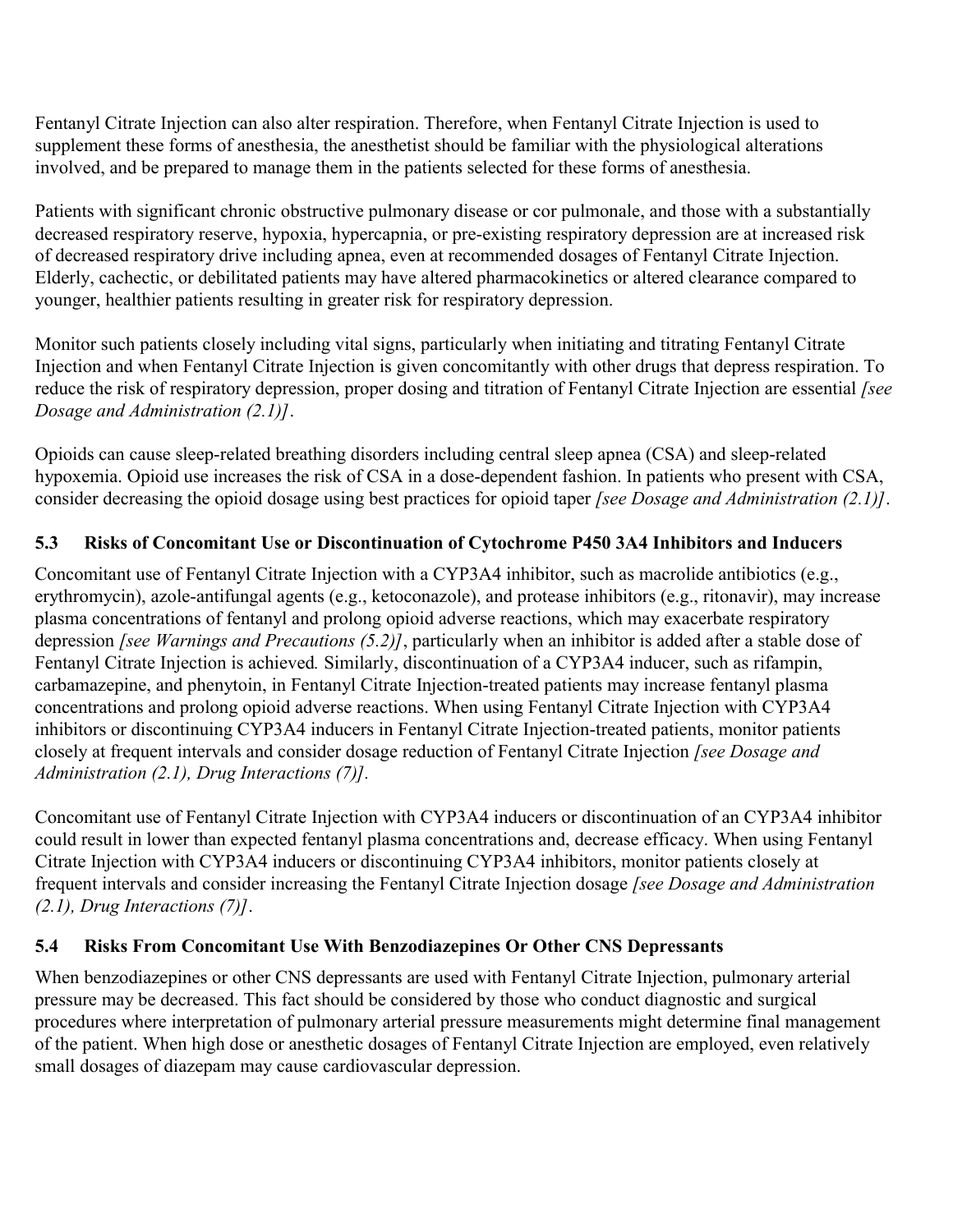When Fentanyl Citrate Injection is used with CNS depressants, hypotension can occur. If it occurs, consider the possibility of hypovolemia and manage with appropriate parenteral fluid therapy. When operative conditions permit, consider repositioning the patient to improve venous return to the heart. Exercise care in moving and repositioning of patients because of the possibility of orthostatic hypotension. If volume expansion with fluids plus other countermeasures do not correct hypotension, consider administration of pressor agents other than epinephrine. Epinephrine may paradoxically decrease blood pressure in patients treated with a neuroleptic that blocks alpha adrenergic activity.

Profound sedation, respiratory depression, coma, and death may result from the concomitant use of Fentanyl Citrate Injection with benzodiazepines or other CNS depressants (e.g., nonbenzodiazepine sedatives/hypnotics, anxiolytics, tranquilizers, muscle relaxants, general anesthetics, antipsychotics, other opioids, alcohol).

If the decision is made to manage postoperative pain with Fentanyl Citrate Injection concomitantly with a benzodiazepine or other CNS depressant, start dosing with the lowest effective dosage and titrate based on clinical response. Follow patients closely for signs and symptoms of respiratory depression, sedation, and hypotension. Fluids or other measures to counter hypotension should be available *[see Drug Interactions (7)]*.

# **5.5 Risks of Muscle Rigidity and Skeletal Muscle Movement**

Fentanyl Citrate Injection may cause muscle rigidity, particularly involving the muscles of respiration. The incidence and severity of muscle rigidity is dose related. These effects are related to the dose and speed of injection. Skeletal muscle rigidity also has been reported to occur or recur infrequently in the extended postoperative period usually following high dose administration. In addition, skeletal muscle movements of various groups in the extremities, neck, and external eye have been reported during induction of anesthesia with Fentanyl Citrate Injection; these reported movements have, on rare occasions, been strong enough to pose patient management problems.

These effects are related to the dose and speed of injection and its incidence can be reduced by: 1) administration of up to 1/4 of the full paralyzing dose of a non-depolarizing neuromuscular blocking agent just prior to administration of Fentanyl Citrate Injection; 2) administration of a full paralyzing dose of a neuromuscular blocking agent following loss of eyelash reflex when Fentanyl Citrate Injection is used in anesthetic doses titrated by slow intravenous infusion; or, 3) simultaneous administration of Fentanyl Citrate Injection and a full paralyzing dose of a neuromuscular blocking agent when Fentanyl Citrate Injection is used in rapidly administered anesthetic dosages. The neuromuscular blocking agent used should be compatible with the patient's cardiovascular status.

# **5.6 Severe Cardiovascular Depression**

Fentanyl Citrate Injection may cause severe bradycardia, severe hypotension including orthostatic hypotension, and syncope. There is increased risk in patients whose ability to maintain blood pressure has already been compromised by a reduced blood volume or concurrent administration of certain CNS depressant drugs (e.g., phenothiazines or general anesthetics) *[see Drug Interactions (7)].* In patients with circulatory shock, Fentanyl Citrate Injection may cause vasodilation that can further reduce cardiac output and blood pressure. Monitor these patients for signs of hypotension after initiating or titrating the dosage of Fentanyl Citrate Injection.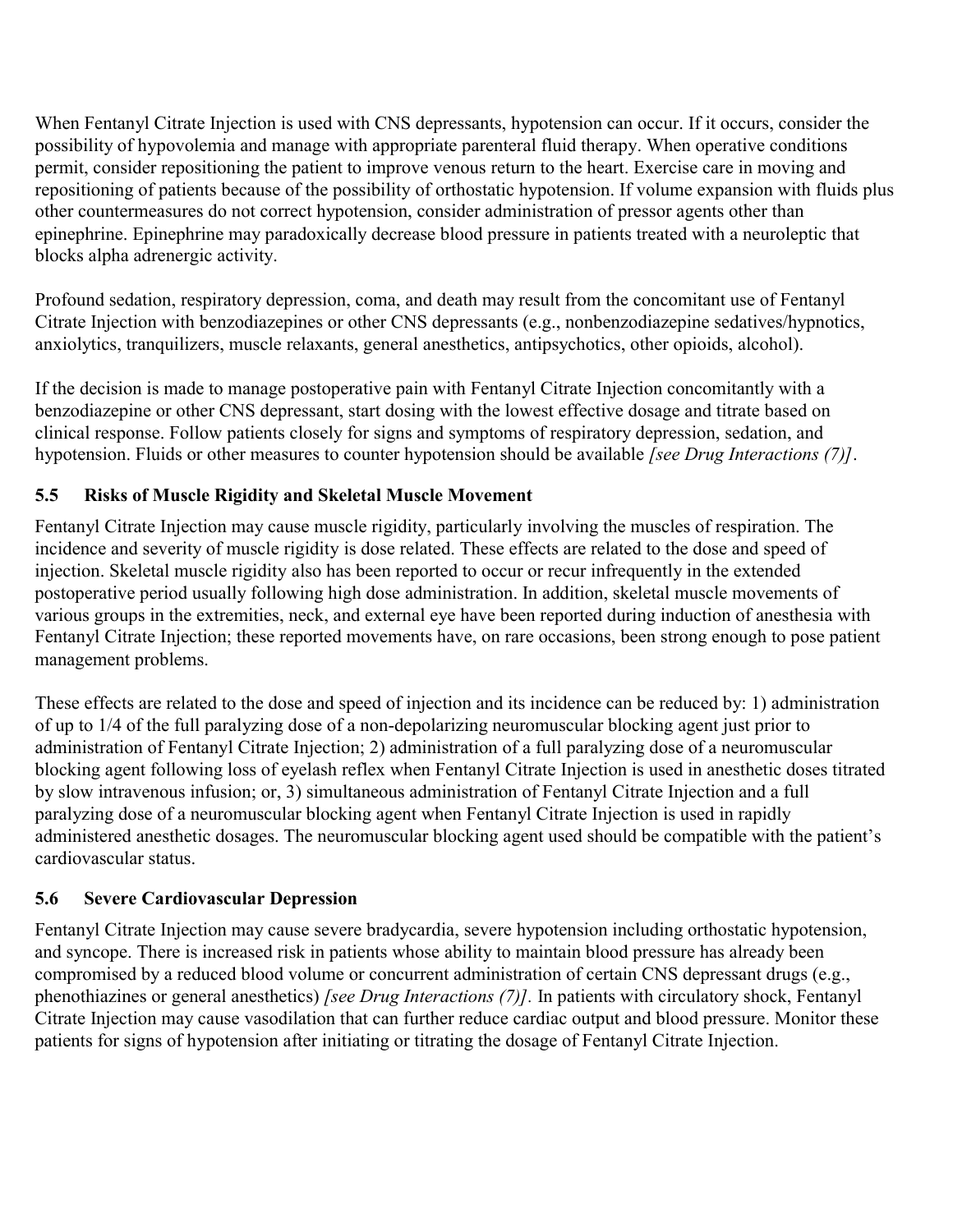# **5.7 Serotonin Syndrome with Concomitant Use of Serotonergic Drugs**

Cases of serotonin syndrome, a potentially life-threatening condition, have been reported during concomitant use of fentanyl with serotonergic drugs. Serotonergic drugs include selective serotonin reuptake inhibitors (SSRIs), serotonin and norepinephrine reuptake inhibitors (SNRIs), tricyclic antidepressants (TCAs), triptans, 5-HT3 receptor antagonists, drugs that affect the serotonergic neurotransmitter system (e.g., mirtazapine, trazadone, tramadol), certain muscle relaxants (i.e., cyclobenzaprine, metaxalone) and drugs that impair metabolism of serotonin (including MAO inhibitors, both those intended to treat psychiatric disorders and also others, such as linezolid and intravenous methylene blue) *[see Drug Interactions (7)]*. This may occur within the recommended dosage range.

Serotonin syndrome symptoms may include mental status changes (e.g., agitation, hallucinations, coma), autonomic instability (e.g., tachycardia, labile blood pressure, hyperthermia), neuromuscular aberrations (e.g., hyperreflexia, incoordination, rigidity), and/or gastrointestinal symptoms (e.g., nausea, vomiting, diarrhea). The onset of symptoms generally occurs within several hours to a few days of concomitant use, but may occur later than that. Discontinue Fentanyl Citrate Injection if serotonin syndrome is suspected.

# **5.8 Adrenal Insufficiency**

Cases of adrenal insufficiency have been reported with opioid use, more often following greater than one month of use. Presentation of adrenal insufficiency may include non-specific symptoms and signs including nausea, vomiting, anorexia, fatigue, weakness, dizziness, and low blood pressure. If adrenal insufficiency is suspected, confirm the diagnosis with diagnostic testing as soon as possible. If adrenal insufficiency is diagnosed, treat with physiologic replacement doses of corticosteroids. Wean the patient off of the opioid to allow adrenal function to recover and continue corticosteroid treatment until adrenal function recovers. Other opioids may be tried as some cases reported use of a different opioid without recurrence of adrenal insufficiency. The information available does not identify any particular opioids as being more likely to be associated with adrenal insufficiency.

# **5.9 Risks of Use in Patients with Increased Intracranial Pressure, Brain Tumors, or Head Injury**

In patients who may be susceptible to the intracranial effects of CO<sub>2</sub> retention (e.g., those with evidence of increased intracranial pressure or brain tumors), Fentanyl Citrate Injection may reduce respiratory drive, and the resultant CO<sup>2</sup> retention can further increase intracranial pressure. Monitor such patients for signs of increasing intracranial pressure.

# **5.10 Risks of Use in Patients with Gastrointestinal Conditions**

Fentanyl may cause spasm of the sphincter of Oddi. Opioids may cause increases in serum amylase. Monitor patients with biliary tract disease, including acute pancreatitis for worsening symptoms.

# **5.11 Increased Risk of Seizures in Patients with Seizure Disorders**

Fentanyl may increase the frequency of seizures in patients with seizure disorders, and may increase the risk of seizures occurring in other clinical settings associated with seizures. Monitor patients with a history of seizure disorders for worsened seizure control during Fentanyl Citrate Injection therapy.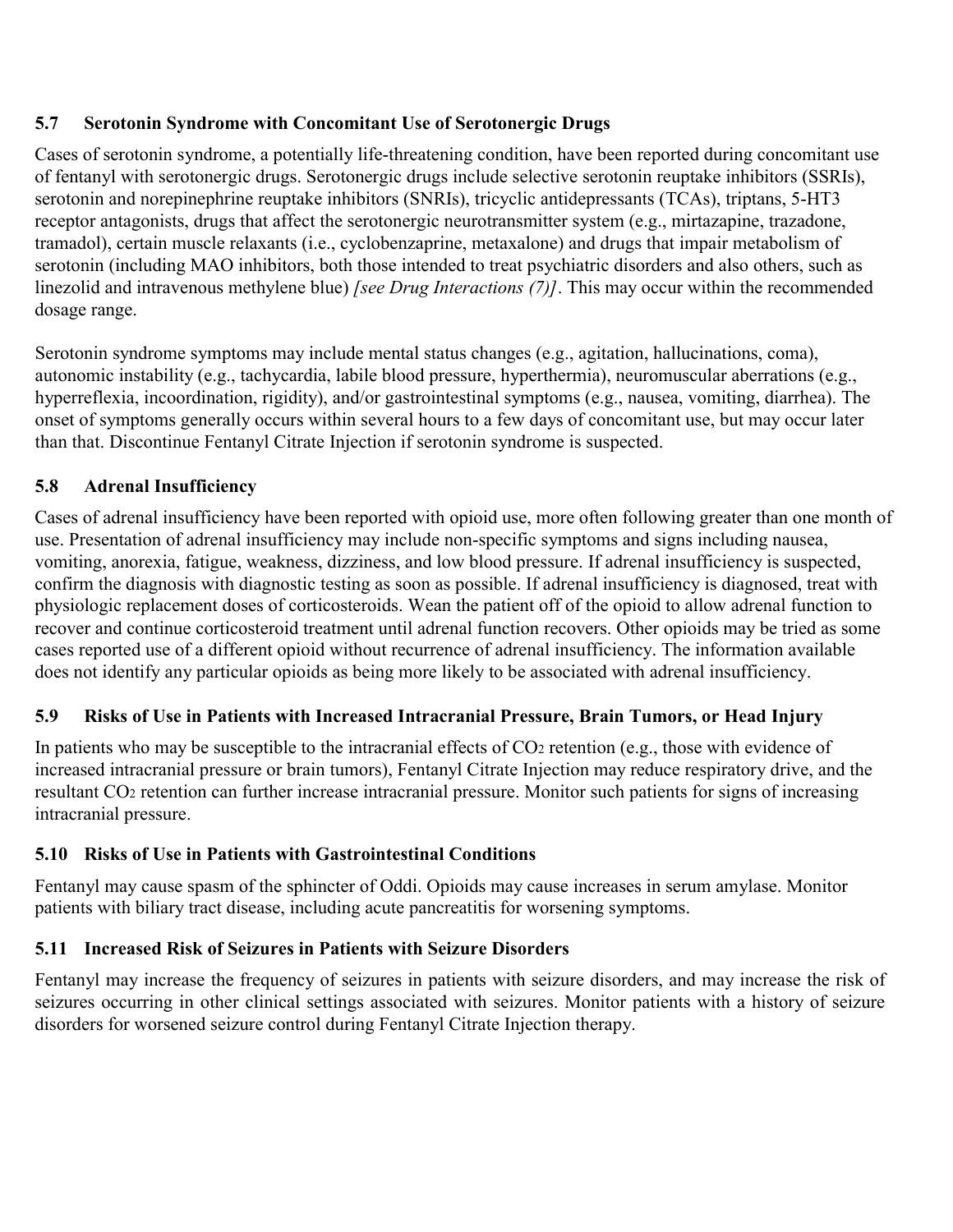# **5.12 Risks of Driving and Operating Machinery**

Fentanyl Citrate Injection may impair the mental or physical abilities needed to perform potentially hazardous activities such as driving a car or operating machinery. Warn patients not to drive or operate dangerous machinery after Fentanyl Citrate Injection administration.

# **5.13 Risks due to Interaction with Neuroleptic Agents**

Many neuroleptic agents have been associated with QT prolongation, torsades de pointes, and cardiac arrest. Administer neuroleptic agents with extreme caution in the presence of risk factors for development of prolonged QT syndrome and torsades de pointes, such as: 1) clinically significant bradycardia (less than 50 bpm), 2) any clinically significant cardiac disease, including baseline prolonged QT interval, 3) treatment with Class I and Class III antiarrhythmics, 4) treatment with monoamine oxidase inhibitors (MAOI's), 5) concomitant treatment with other drug products known to prolong the QT interval and 6) electrolyte imbalance, in particular hypokalemia and hypomagnesemia, or concomitant treatment with drugs (e.g. diuretics) that may cause electrolyte imbalance.

Elevated blood pressure, with and without pre-existing hypertension, has been reported following administration of Fentanyl Citrate Injection combined with a neuroleptic. This might be due to unexplained alterations in sympathetic activity following large doses; however, it is also frequently attributed to anesthetic and surgical stimulation during light anesthesia.

ECG monitoring is indicated when a neuroleptic agent is used in conjunction with Fentanyl Citrate Injection as an anesthetic premedication, for the induction of anesthesia, or as an adjunct in the maintenance of general or regional anesthesia.

When Fentanyl Citrate Injection is used with a neuroleptic and an EEG is used for postoperative monitoring, the EEG pattern may return to normal slowly.

# **6 ADVERSE REACTIONS**

The following serious adverse reactions are described, or described in greater detail, in other sections:

- Addiction, Abuse, and Misuse *[see Warnings and Precautions (5.1)]*
- Life-Threatening Respiratory Depression *[see Warnings and Precautions (5.2)]*
- Interactions with Benzodiazepines or Other CNS Depressants *[see Warnings and Precautions (5.4)]*
- Severe Cardiovascular Depression *[see Warnings and Precautions (5.6)]*
- Serotonin Syndrome *[see Warnings and Precautions (5.7)]*
- Gastrointestinal Adverse Reactions *[see Warnings and Precautions (5.10)]*
- Seizures *[see Warnings and Precautions (5.11)]*

The following adverse reactions associated with the use of fentanyl were identified in clinical studies or postmarketing reports. Because some of these reactions were reported voluntarily from a population of uncertain size, it is not always possible to reliably estimate their frequency or establish a causal relationship to drug exposure.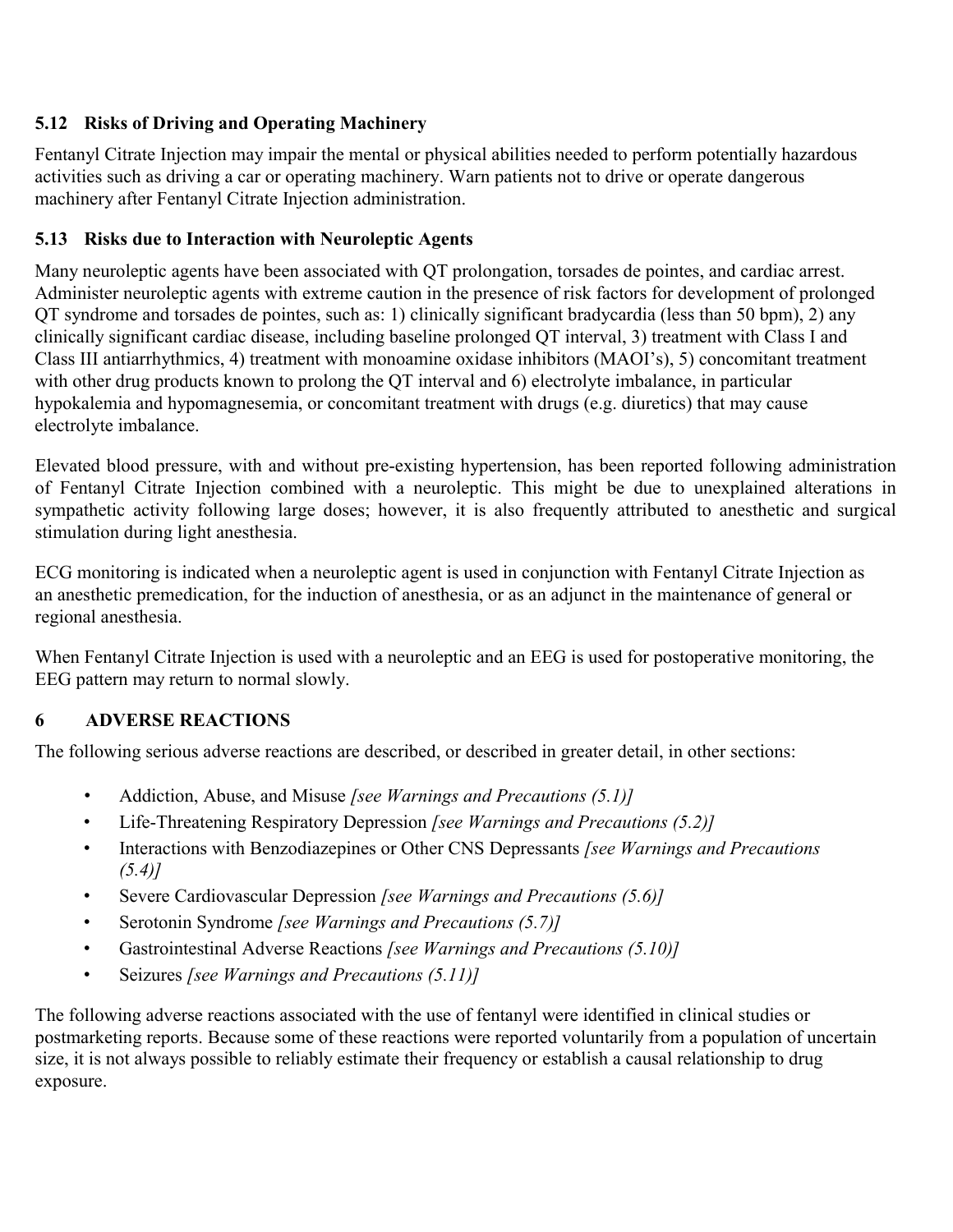As with other opioid agonists, the most common serious adverse reactions reported to occur with fentanyl are respiratory depression, apnea, rigidity, and bradycardia; if these remain untreated, respiratory arrest, circulatory depression or cardiac arrest could occur. Other adverse reactions that have been reported are hypertension, hypotension, dizziness, blurred vision, nausea, emesis, diaphoresis, pruritus, urticaria, laryngospasm, and anaphylaxis.

It has been reported that secondary rebound respiratory depression may occasionally occur postoperatively.

When a tranquilizer is used with Fentanyl Citrate Injection, the following adverse reactions can occur: chills and/or shivering, restlessness, and postoperative hallucinatory episodes (sometimes associated with transient periods of mental depression); extrapyramidal symptoms (dystonia, akathisia, and oculogyric crisis) have been observed up to 24 hours postoperatively. When they occur, extrapyramidal symptoms can usually be controlled with anti-parkinson agents. Postoperative drowsiness is also frequently reported following the use of neuroleptics with fentanyl citrate.

Cases of cardiac dysrhythmias, cardiac arrest, and death have been reported following the use of fentanyl citrate with a neuroleptic agent.

Serotonin syndrome: Cases of serotonin syndrome, a potentially life-threatening condition, have been reported during concomitant use of opioids with serotonergic drugs.

Adrenal insufficiency: Cases of adrenal insufficiency have been reported with opioid use, more often following greater than one month of use.

Anaphylaxis: Anaphylaxis has been reported with ingredients contained in Fentanyl Citrate Injection.

Androgen deficiency: Cases of androgen deficiency have occurred with chronic use of opioids *[see Clinical Pharmacology (12.2)]*.

# **7 DRUG INTERACTIONS**

Table 2 includes clinically significant drug interactions with Fentanyl Citrate Injection.

# **Table 2: Clinically Significant Drug Interactions with Fentanyl Citrate Injection**

| <b>Inhibitors of CYP3A4</b> |                                                                                                                                                                                                                                                                                                                                          |  |
|-----------------------------|------------------------------------------------------------------------------------------------------------------------------------------------------------------------------------------------------------------------------------------------------------------------------------------------------------------------------------------|--|
| Clinical Impact:            | The concomitant use of Fentanyl Citrate Injection and CYP3A4 inhibitors can<br>increase the plasma concentration of fentanyl, resulting in increased or<br>prolonged opioid effects, particularly when an inhibitor is added after a stable<br>dose of Fentanyl Citrate Injection is achieved [see Warnings and Precautions<br>$(5.3)$ . |  |
|                             | After stopping a CYP3A4 inhibitor, as the effects of the inhibitor decline, the<br>fentanyl plasma concentration will decrease [see Clinical Pharmacology<br>$(12.3)$ , resulting in decreased opioid efficacy or a withdrawal syndrome in<br>patients who had developed physical dependence to fentanyl.                                |  |
| <i>Intervention:</i>        | If concomitant use is necessary, consider dosage reduction of Fentanyl Citrate                                                                                                                                                                                                                                                           |  |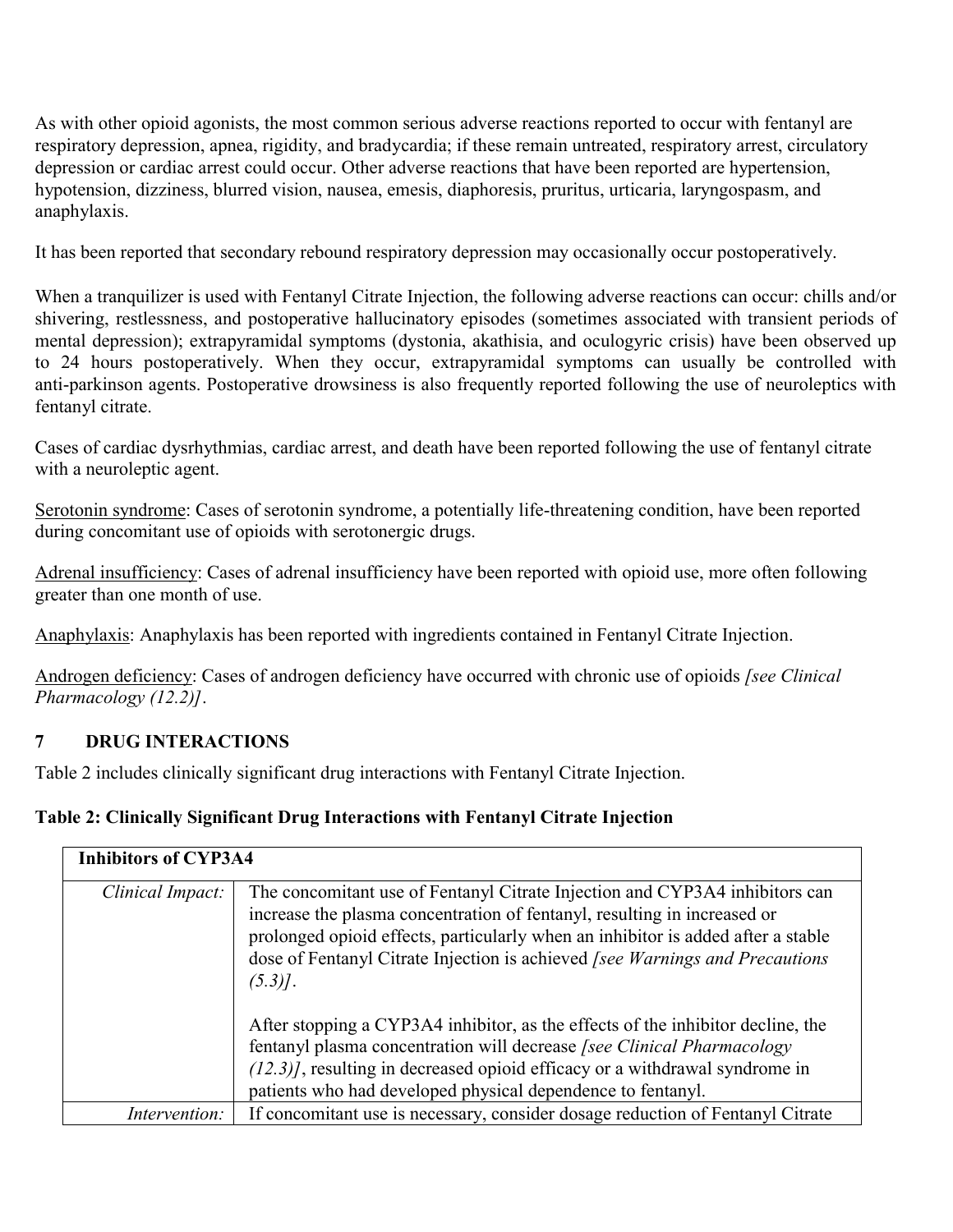|                           | Injection until stable drug effects are achieved. Monitor patients for respiratory |  |
|---------------------------|------------------------------------------------------------------------------------|--|
|                           | depression and sedation at frequent intervals.                                     |  |
|                           |                                                                                    |  |
|                           | If a CYP3A4 inhibitor is discontinued, consider increasing the Fentanyl Citrate    |  |
|                           | Injection dosage until stable drug effects are achieved. Monitor for signs of      |  |
|                           | opioid withdrawal.                                                                 |  |
|                           |                                                                                    |  |
| Examples:                 | Macrolide antibiotics (e.g., erythromycin), azole-antifungal agents (e.g.          |  |
|                           | ketoconazole), protease inhibitors (e.g., ritonavir), grapefruit juice             |  |
| <b>CYP3A4 Inducers</b>    |                                                                                    |  |
| Clinical Impact:          | The concomitant use of Fentanyl Citrate Injection and CYP3A4 inducers can          |  |
|                           | decrease the plasma concentration of fentanyl [see Clinical Pharmacology           |  |
|                           | $(12.3)$ ], resulting in decreased efficacy or onset of a withdrawal syndrome in   |  |
|                           | patients who have developed physical dependence to fentanyl [see Warnings          |  |
|                           | and Precautions $(5.3)$ .                                                          |  |
|                           |                                                                                    |  |
|                           | After stopping a CYP3A4 inducer, as the effects of the inducer decline, the        |  |
|                           | fentanyl plasma concentration will increase [see Clinical Pharmacology (12.3)],    |  |
|                           | which could increase or prolong both the therapeutic effects and adverse           |  |
|                           | reactions, and may cause serious respiratory depression.                           |  |
| Intervention:             | If concomitant use is necessary, consider increasing the Fentanyl Citrate          |  |
|                           | Injection dosage until stable drug effects are achieved. Monitor for signs of      |  |
|                           | opioid withdrawal. If a CYP3A4 inducer is discontinued, consider Fentanyl          |  |
|                           | Citrate Injection dosage reduction and monitor for signs of respiratory            |  |
|                           | depression.                                                                        |  |
| Examples:                 | Rifampin, carbamazepine, phenytoin                                                 |  |
|                           |                                                                                    |  |
|                           | Benzodiazepines and Other Central Nervous System (CNS) Depressants                 |  |
| Clinical Impact:          | The concomitant use of Fentanyl Citrate Injection with CNS depressants may         |  |
|                           | result in decreased pulmonary artery pressure and may cause hypotension. Even      |  |
|                           | small dosages of diazepam may cause cardiovascular depression when added to        |  |
|                           | high dose or anesthetic dosages of Fentanyl Citrate Injection. As postoperative    |  |
|                           | analgesia, concomitant use of Fentanyl Citrate Injection can increase the risk of  |  |
|                           | hypotension, respiratory depression, profound sedation, coma, and death.           |  |
| Intervention:             | As postoperative analgesia, start with a lower dose of Fentanyl Citrate Injection  |  |
|                           | and monitor patients for signs of respiratory depression, sedation, and            |  |
|                           | hypotension. Fluids or other measures to counter hypotension should be             |  |
|                           | available [see Warnings and Precautions (5.4)].                                    |  |
| Examples:                 | Benzodiazepines and other sedatives/hypnotics, anxiolytics, tranquilizers, muscle  |  |
|                           | relaxants, general anesthetics, antipsychotics, other opioids, alcohol.            |  |
| <b>Serotonergic Drugs</b> |                                                                                    |  |
| Clinical Impact:          | The concomitant use of opioids with other drugs that affect the serotonergic       |  |
|                           | neurotransmitter system has resulted in serotonin syndrome [see Warnings and       |  |
|                           | Precautions $(5.7)$ ].                                                             |  |
| Intervention:             | If concomitant use is warranted, carefully observe the patient, particularly       |  |
|                           |                                                                                    |  |
|                           | during treatment initiation and dose adjustment. Discontinue Fentanyl Citrate      |  |
|                           | Injection if serotonin syndrome is suspected.                                      |  |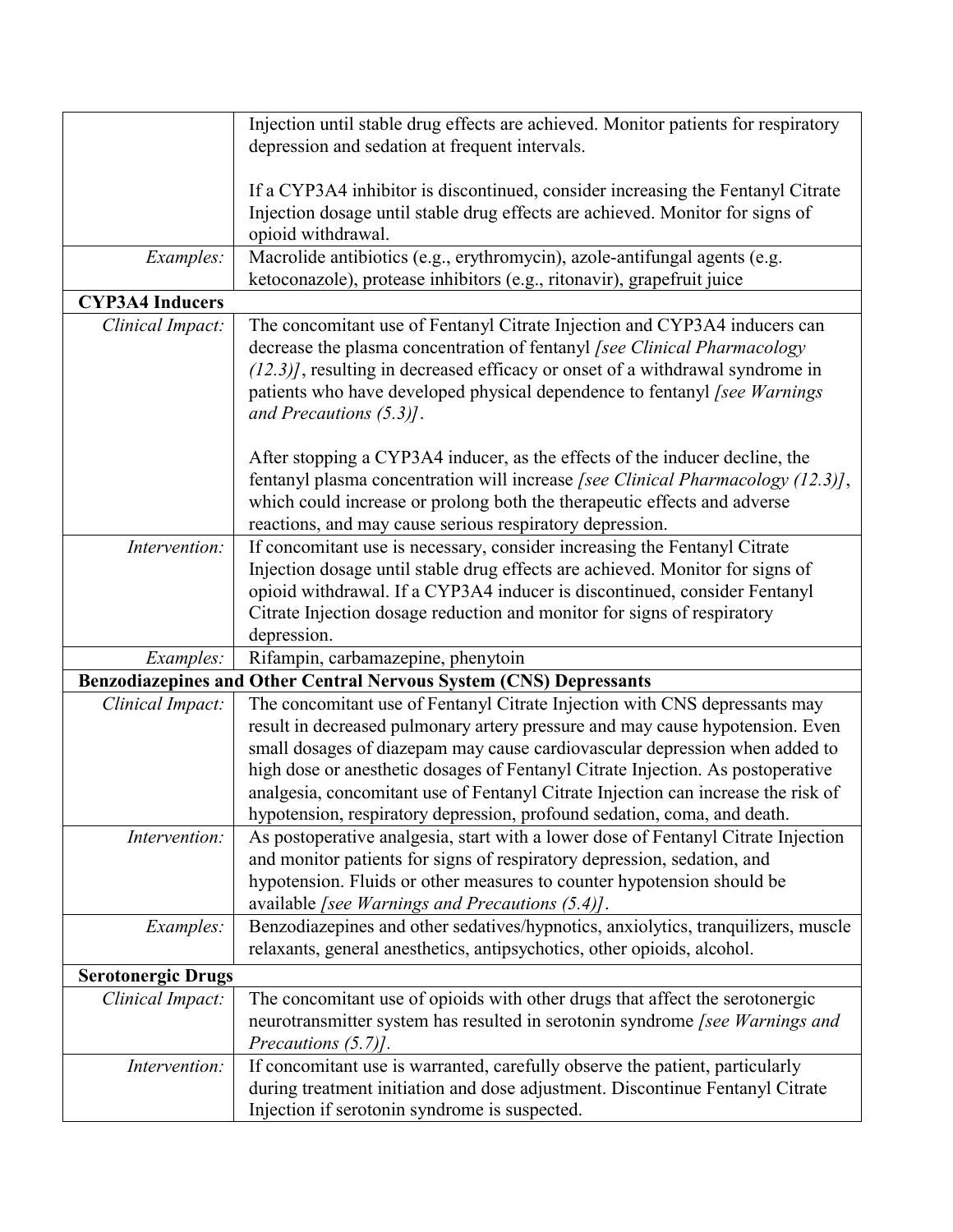| Examples:                           | Selective serotonin reuptake inhibitors (SSRIs), serotonin and norepinephrine      |  |  |
|-------------------------------------|------------------------------------------------------------------------------------|--|--|
|                                     | reuptake inhibitors (SNRIs), tricyclic antidepressants (TCAs), triptans, 5-HT3     |  |  |
|                                     | receptor antagonists, drugs that effect the serotonin neurotransmitter system      |  |  |
|                                     | (e.g., mirtazapine, trazodone, tramadol), certain muscle relaxants (i.e.,          |  |  |
|                                     | cyclobenzaprine, metaxalone), monoamine oxidase (MAO) inhibitors (those            |  |  |
|                                     | intended to treat psychiatric disorders and also others, such as linezolid and     |  |  |
|                                     | intravenous methylene blue).                                                       |  |  |
| <b>Monoamine Oxidase Inhibitors</b> |                                                                                    |  |  |
| Clinical Impact:                    | MAOI interactions with opioids may manifest as serotonin syndrome or opioid        |  |  |
|                                     | toxicity (e.g., respiratory depression, coma) [see Warnings and Precautions        |  |  |
|                                     | $(5.2)$ .                                                                          |  |  |
| Intervention:                       | The use of Fentanyl Citrate Injection is not recommended for patients taking       |  |  |
|                                     | MAOIs or within 14 days of stopping such treatment.                                |  |  |
| Examples:                           | Phenelzine, tranylcypromine, linezolid                                             |  |  |
|                                     | Mixed Agonist/Antagonist and Partial Agonist Opioid Analgesics                     |  |  |
| Clinical Impact:                    | May reduce the analgesic effect of Fentanyl Citrate Injection and/or precipitate   |  |  |
|                                     | withdrawal symptoms.                                                               |  |  |
| Intervention:                       | Avoid concomitant use.                                                             |  |  |
| Examples:                           | Butorphanol, nalbuphine, pentazocine, buprenorphine                                |  |  |
| <b>Muscle Relaxants</b>             |                                                                                    |  |  |
| Clinical Impact:                    | Fentanyl may enhance the neuromuscular blocking action of skeletal muscle          |  |  |
|                                     | relaxants and produce an increased degree of respiratory depression.               |  |  |
| Intervention:                       | Monitor patients for signs of respiratory depression that may be greater than      |  |  |
|                                     | otherwise expected and decrease the dosage of Fentanyl Citrate Injection and/or    |  |  |
|                                     | the muscle relaxant as necessary.                                                  |  |  |
| <b>Diuretics</b>                    |                                                                                    |  |  |
| Clinical Impact:                    | Opioids can reduce the efficacy of diuretics by inducing the release of            |  |  |
|                                     | antidiuretic hormone.                                                              |  |  |
| Intervention:                       | Monitor patients for signs of diminished diuresis and/or effects on blood pressure |  |  |
|                                     | and increase the dosage of the diuretic as needed.                                 |  |  |
| <b>Anticholinergic Drugs</b>        |                                                                                    |  |  |
| Clinical Impact:                    | The concomitant use of anticholinergic drugs may increase risk of urinary          |  |  |
|                                     | retention and/or severe constipation, which may lead to paralytic ileus.           |  |  |
| Intervention:                       | Monitor patients for signs of urinary retention or reduced gastric motility when   |  |  |
|                                     | Fentanyl Citrate Injection is used concomitantly with anticholinergic drugs.       |  |  |
| <b>Neuroleptics</b>                 |                                                                                    |  |  |
| Clinical Impact:                    | Elevated blood pressure, with and without pre-existing hypertension, has been      |  |  |
|                                     | reported following administration of fentanyl combined with a neuroleptic [see     |  |  |
|                                     | <i>Warnings and Precautions (5.13)].</i>                                           |  |  |
| Intervention:                       | ECG monitoring is indicated when a neuroleptic agent is used in conjunction        |  |  |
|                                     | with Fentanyl Citrate Injection as an anesthetic premedication, for the induction  |  |  |
|                                     | of anesthesia, or as an adjunct in the maintenance of general or regional          |  |  |
|                                     | anesthesia.                                                                        |  |  |
| <b>Nitrous oxide</b>                |                                                                                    |  |  |
| Clinical Impact:                    | Nitrous oxide has been reported to produce cardiovascular depression when          |  |  |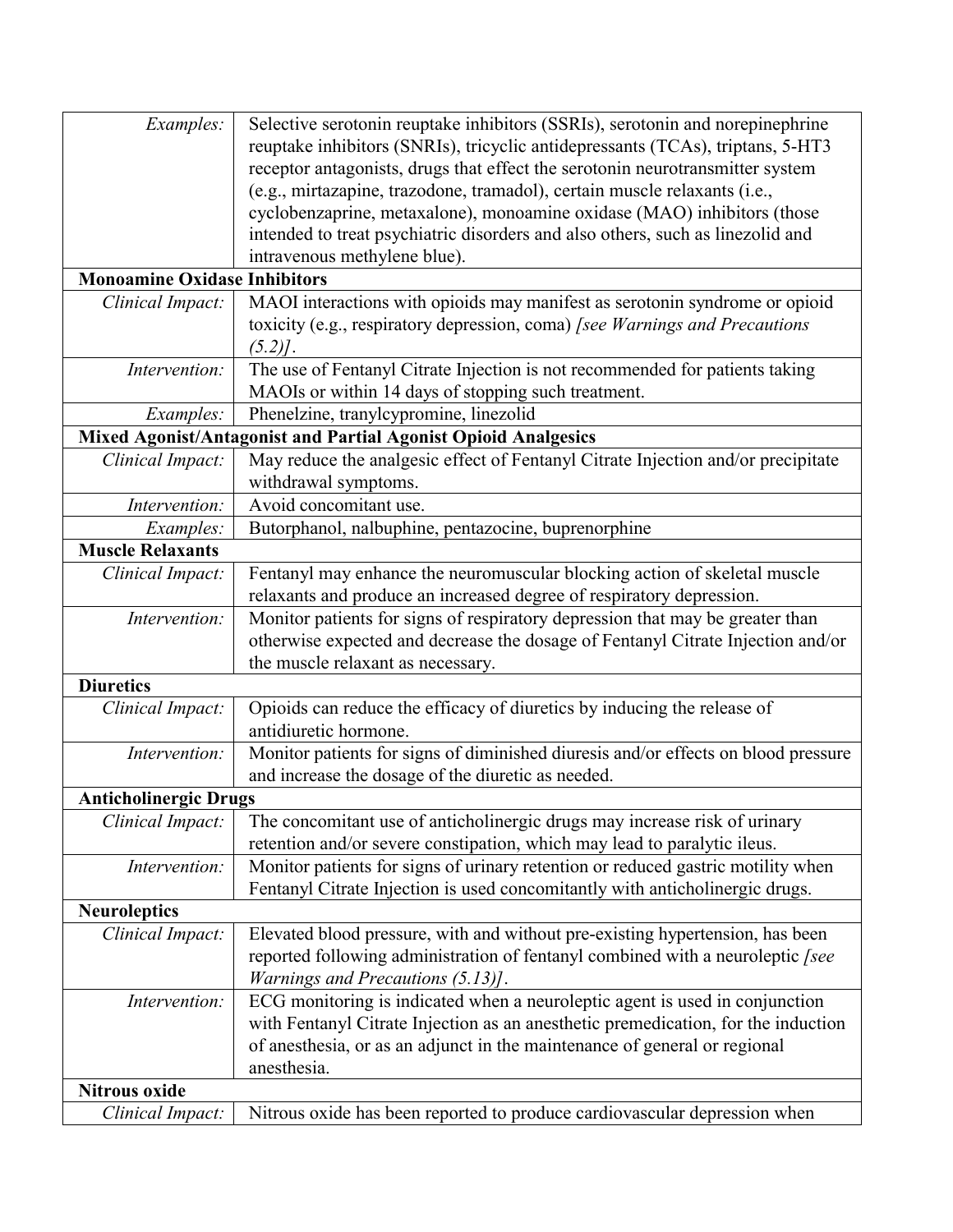| given with higher doses of Fentanyl Citrate Injection.                                                  |  |
|---------------------------------------------------------------------------------------------------------|--|
| <i>Intervention:</i>   Monitor patients for signs of cardiovascular depression that may be greater than |  |
| otherwise expected.                                                                                     |  |

# **8 USE IN SPECIFIC POPULATIONS**

### **8.1 Pregnancy**

#### Risk Summary

Prolonged use of opioid analgesics during pregnancy may cause neonatal opioid withdrawal syndrome. Available data with Fentanyl Citrate Injection in pregnant women are insufficient to inform a drug-associated risk for major birth defects and miscarriage.

In animal reproduction studies, fentanyl administration to pregnant rats during organogenesis was embryocidal at doses within the range of the human recommended dosing. No evidence of malformations was noted in animal studies completed to date *[see Data]*.

The estimated background risk of major birth defects and miscarriage for the indicated population is unknown. All pregnancies have a background risk of birth defect, loss, or other adverse outcomes. In the U.S. general population, the estimated background risk of major birth defects and miscarriage in clinically recognized pregnancies is 2% to 4% and 15% to 20%, respectively.

## Clinical Considerations

# *Fetal/Neonatal Adverse Reactions*

Prolonged use of opioid analgesics during pregnancy for medical or nonmedical purposes can result in physical dependence in the neonate and neonatal opioid withdrawal syndrome shortly after birth.

Neonatal opioid withdrawal syndrome presents as irritability, hyperactivity and abnormal sleep pattern, high pitched cry, tremor, vomiting, diarrhea, and failure to gain weight. The onset, duration, and severity of neonatal opioid withdrawal syndrome vary based on the specific opioid used, duration of use, timing and amount of last maternal use, and rate of elimination of the drug by the newborn. Observe newborns for symptoms of neonatal opioid withdrawal syndrome and manage accordingly.

### *Labor or Delivery*

Opioids cross the placenta and may produce respiratory depression and psycho-physiologic effects in neonates. An opioid antagonist, such as naloxone, must be available for reversal of opioid-induced respiratory depression in the neonate. Fentanyl Citrate Injection is not recommended for use in pregnant women during or immediately prior to labor, when other analgesic techniques are more appropriate. Opioid analgesics, including Fentanyl Citrate Injection, can prolong labor through actions which temporarily reduce the strength, duration, and frequency of uterine contractions. However, this effect is not consistent and may be offset by an increased rate of cervical dilation, which tends to shorten labor. Monitor neonates exposed to opioid analgesics during labor for signs of excess sedation and respiratory depression.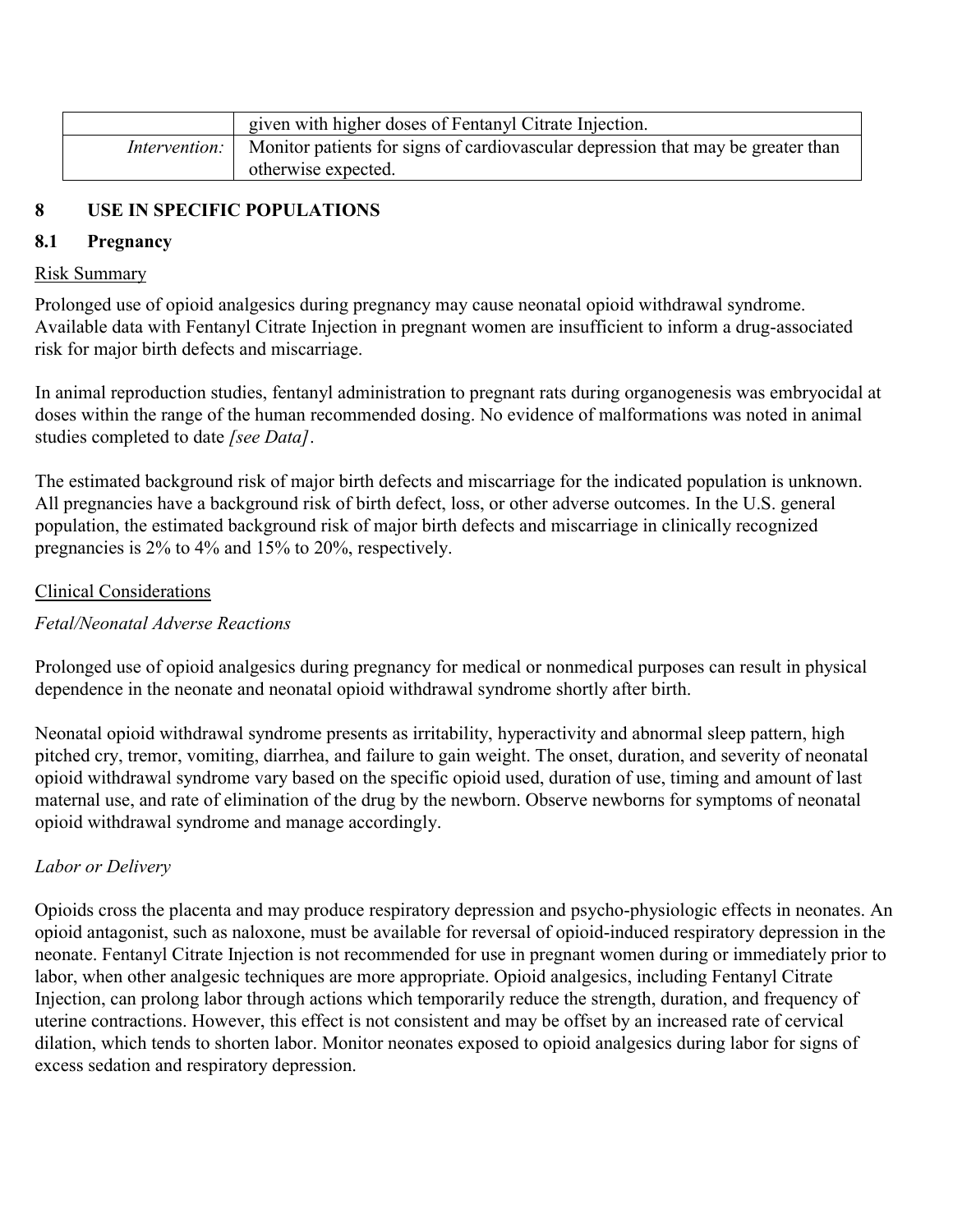# Data

### *Animal Data*

Fentanyl has been shown to embryocidal in pregnant rats at doses of 30 mcg/kg intravenously (0.05 times the human dose of 100 mcg/kg on a mg/m<sup>2</sup> basis) and 160 mcg/kg subcutaneously (0.26 times the human dose of 100 mcg/kg on a mg/m<sup>2</sup> basis). There was no evidence of teratogenicity reported.

No evidence of malformations or adverse effects on the fetus was reported in a published study in which pregnant rats were administered fentanyl continuously via subcutaneously implanted osmotic minipumps at doses of 10, 100, or 500 mcg/kg/day starting 2-weeks prior to breeding and throughout pregnancy. The high dose was approximately 0.81 times the human dose of 100 mcg/kg on a mg/m<sup>2</sup> basis.

## **8.2 Lactation**

## Risk Summary

Fentanyl is present in breast milk. One published lactation study reports a relative infant dose of fentanyl of 0.38%. However, there is insufficient information to determine the effects of fentanyl on the breastfed infant and the effects of fentanyl on milk production.

The developmental and health benefits of breastfeeding should be considered along with the mother's clinical need for Fentanyl Citrate Injection and any potential adverse effects on the breastfed infant from Fentanyl Citrate Injection or from the underlying maternal condition.

# Clinical Considerations

Monitor infants exposed to fentanyl through breast milk for excess sedation and respiratory depression. Withdrawal symptoms can occur in breastfed infants when maternal administration of an opioid analgesic is stopped, or when breast-feeding is stopped.

### **8.3 Females and Males of Reproductive Potential**

### Infertility

Chronic use of opioids may cause reduced fertility in females and males of reproductive potential. It is not known whether these effects on fertility are reversible *[see Adverse Reactions (6), Clinical Pharmacology (12.2), Nonclinical Toxicology (13.1)].*

# **8.4 Pediatric Use**

The safety and efficacy of Fentanyl Citrate Injection in children under two years of age have not been established.

Rare cases of unexplained clinically significant methemoglobinemia have been reported in premature neonates undergoing emergency anesthesia and surgery which included the combined use of fentanyl, pancuronium, and atropine. A direct cause and effect relationship between the combined use of these drugs and the reported cases of methemoglobinemia has not been established.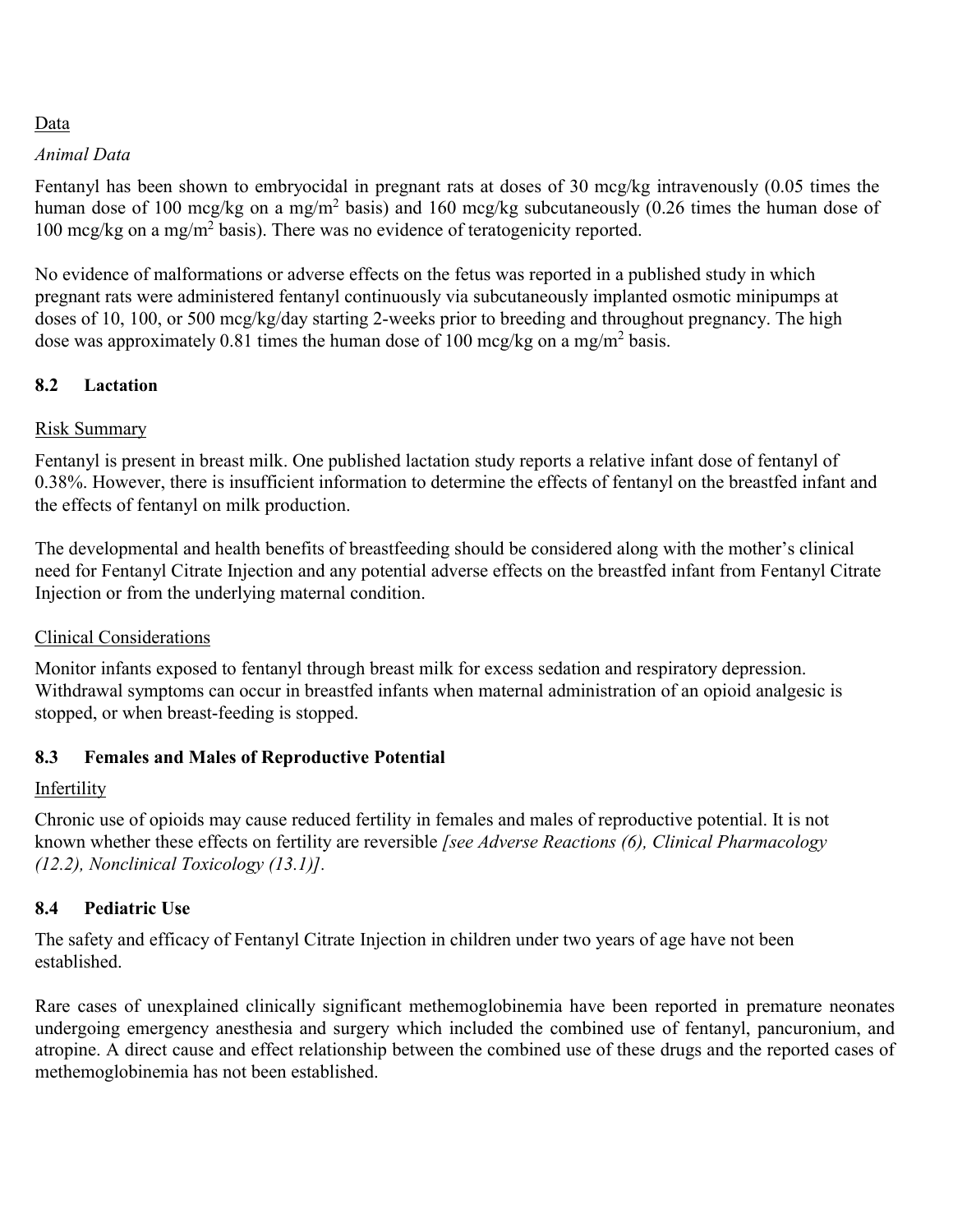# **8.5 Geriatric Use**

Elderly patients (aged 65 years or older) may have increased sensitivity to fentanyl. In general, use caution when selecting a dosage for an elderly patient, usually starting at the low end of the dosing range, reflecting the greater frequency of decreased hepatic, renal, or cardiac function and of concomitant disease or other drug therapy.

Respiratory depression is the chief risk for elderly patients treated with opioids, and has occurred after large initial doses were administered to patients who were not opioid-tolerant or when opioids were co-administered with other agents that depress respiration. Titrate the dosage of Fentanyl Citrate Injection slowly in geriatric patients and monitor closely for signs of central nervous system and respiratory depression *[see Warnings and Precautions (5.2)]*.

Fentanyl is known to be substantially excreted by the kidney, and the risk of adverse reactions to this drug may be greater in patients with impaired renal function. Because elderly patients are more likely to have decreased renal function, care should be taken in dose selection, and it may be useful to monitor renal function.

### **8.6 Hepatic Impairment**

Fentanyl Citrate Injection should be administered with caution to patients with liver dysfunction because of the extensive hepatic metabolism. Reduce the dosage as needed and monitor closely for signs of respiratory depression, sedation, and hypotension.

### **8.7 Renal Impairment**

Fentanyl Citrate Injection should be administered with caution to patients with kidney dysfunction because of the renal excretion of fentanyl citrate and its metabolites. Reduce the dosage as needed and monitor for signs of respiratory depression, sedation, and hypotension.

# **9 DRUG ABUSE AND DEPENDENCE**

### **9.1 Controlled Substance**

Fentanyl Citrate Injection contains fentanyl, a Schedule II controlled substance.

### **9.2 Abuse**

Fentanyl Citrate Injection contains fentanyl, a substance with a high potential for abuse similar to other opioids including hydrocodone, hydromorphone, methadone, morphine, oxycodone, oxymorphone, and tapentadol. Fentanyl Citrate Injection can be abused and is subject to misuse, addiction, and criminal diversion *[see Warnings and Precautions (5.1)].*

Drug addiction is a cluster of behavioral, cognitive, and physiological phenomena that develop after repeated substance use and includes: a strong desire to take the drug, difficulties in controlling its use, persisting in its use despite harmful consequences, a higher priority given to drug use than to other activities and obligations, increased tolerance, and sometimes a physical withdrawal.

Fentanyl Citrate Injection, like other opioids, can be diverted for non-medical use into illicit channels of distribution. Careful record-keeping of prescribing information, including quantity, frequency, and renewal requests, as required by state and federal law, is strongly advised.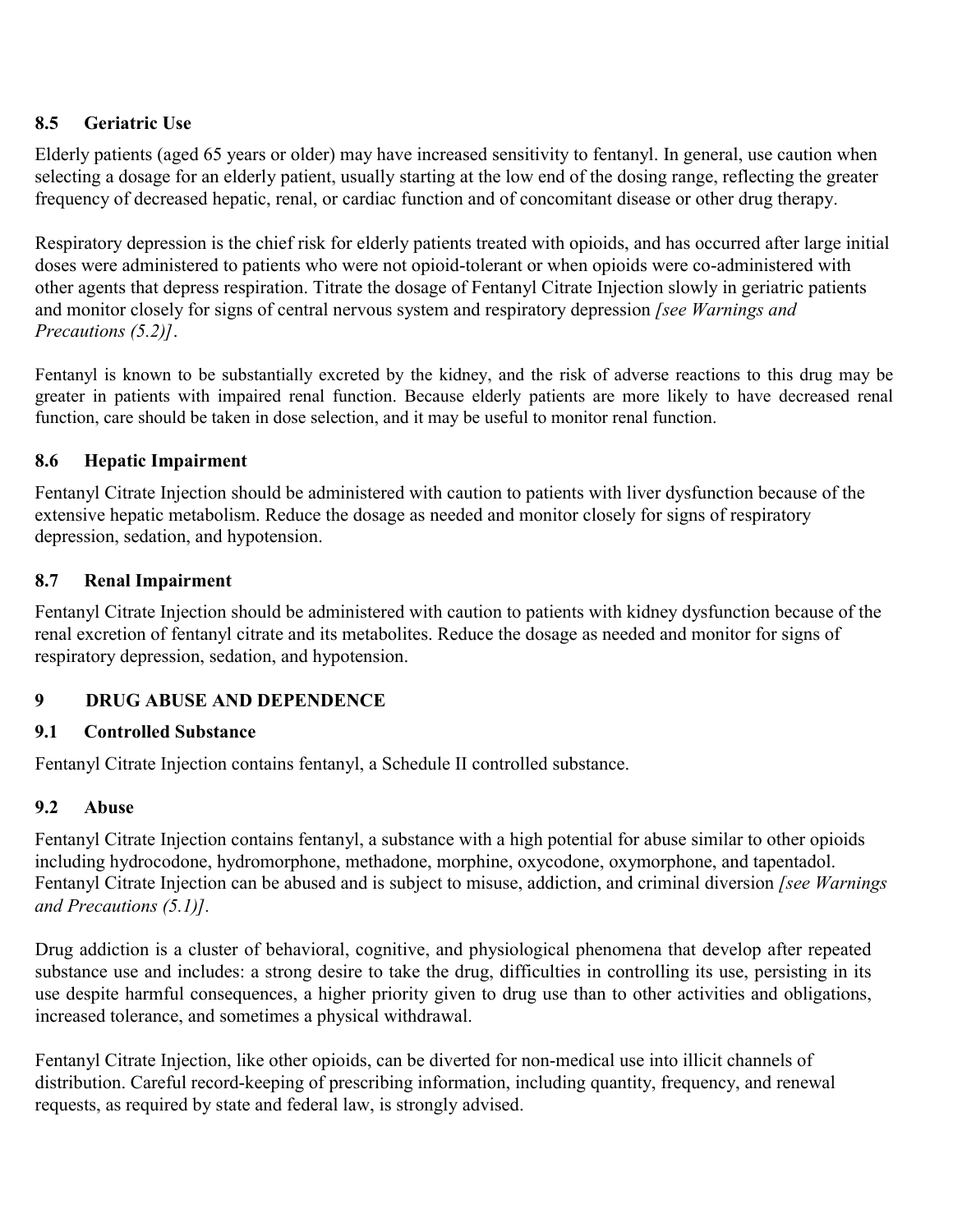## Risks Specific to Abuse of Fentanyl Citrate Injection

Abuse of Fentanyl Citrate Injection poses a risk of overdose and death. The risk is increased with concurrent use of Fentanyl Citrate Injection with alcohol and other central nervous system depressants.

Parenteral drug abuse is commonly associated with transmission of infectious diseases such as hepatitis and HIV.

# **9.3 Dependence**

Both tolerance and physical dependence can develop during chronic opioid therapy. Tolerance is the need for increasing doses of opioids to maintain a defined effect such as analgesia (in the absence of disease progression or other external factors). Tolerance may occur to both the desired and undesired effects of drugs, and may develop at different rates for different effects.

Physical dependence results in withdrawal symptoms after abrupt discontinuation or a significant dosage reduction of a drug. Withdrawal also may be precipitated through the administration of drugs with opioid antagonist activity (e.g., naloxone, nalmefene), mixed agonist/antagonist analgesics (e.g., pentazocine, butorphanol, nalbuphine), or partial agonists (e.g., buprenorphine). Physical dependence may not occur to a clinically significant degree until after several days to weeks of continued opioid usage.

# **10 OVERDOSAGE**

### Clinical Presentation

Acute overdose with Fentanyl Citrate Injection can be manifested by respiratory depression, somnolence progressing to stupor or coma, skeletal muscle flaccidity, cold and clammy skin, constricted pupils, and, in some cases, pulmonary edema, bradycardia, hypotension, partial or complete airway obstruction, atypical snoring, and death. Marked mydriasis rather than miosis may be seen with hypoxia in overdose situations *[see Clinical Pharmacology (12.2)]*.

### Treatment of Overdose

In case of overdose, priorities are the reestablishment of a patent and protected airway and institution of assisted or controlled ventilation, if needed. Employ other supportive measures (including oxygen and vasopressors) in the management of circulatory shock and pulmonary edema as indicated. Cardiac arrest or arrhythmias will require advanced life-support techniques.

The opioid antagonists, naloxone or nalmefene, are specific antidotes to respiratory depression resulting from opioid overdose. For clinically significant respiratory or circulatory depression secondary to fentanyl overdose, administer an opioid antagonist. Opioid antagonists should not be administered in the absence of clinically significant respiratory or circulatory depression secondary to fentanyl overdose.

Because the duration of opioid reversal is expected to be less than the duration of action of fentanyl in Fentanyl Citrate Injection, carefully monitor the patient until spontaneous respiration is reliably reestablished. If the response to an opioid antagonist is suboptimal or only brief in nature, administer additional antagonist as directed by the product's prescribing information.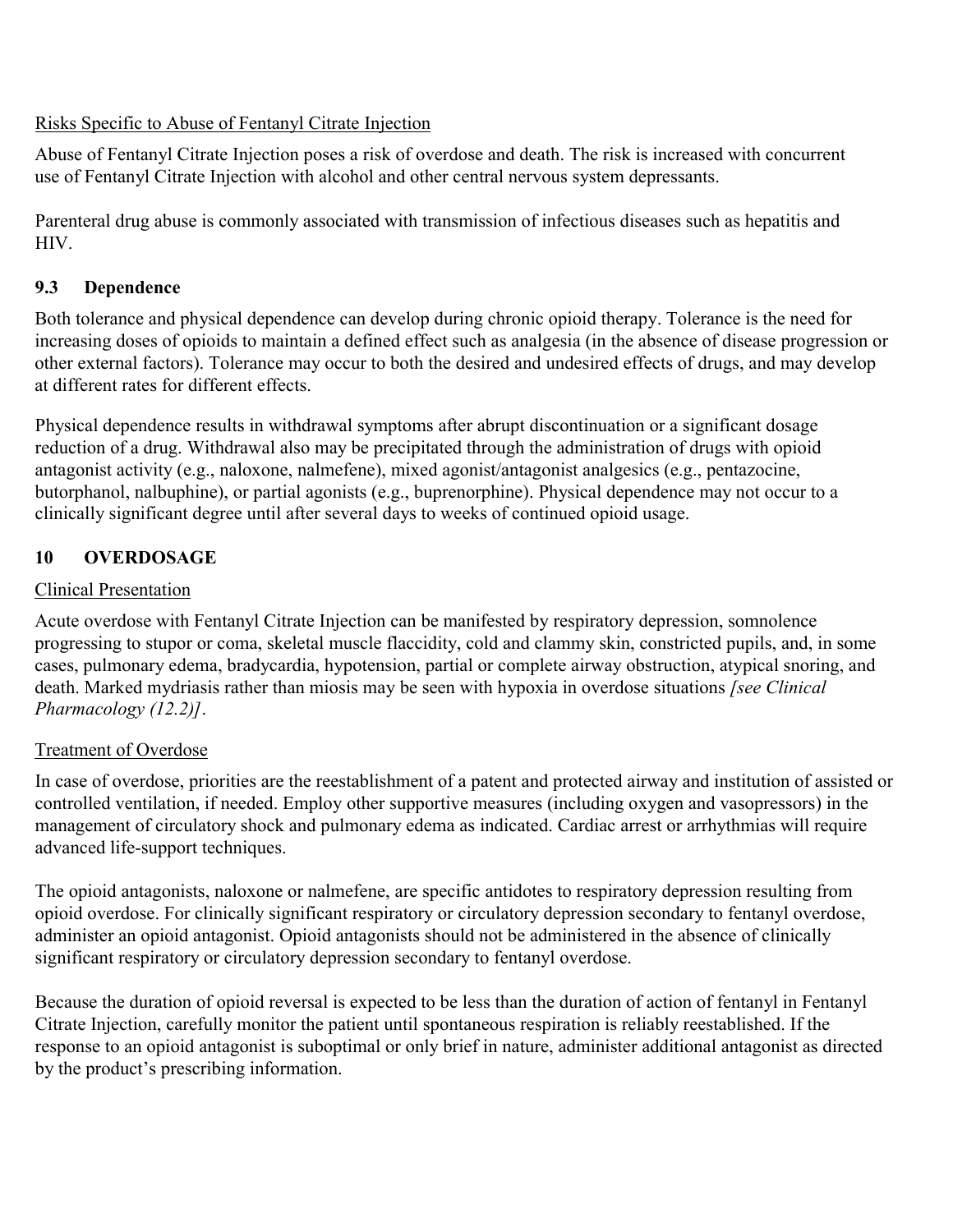In an individual physically dependent on opioids, administration of the recommended usual dosage of the antagonist will precipitate an acute withdrawal syndrome. The severity of the withdrawal symptoms experienced will depend on the degree of physical dependence and the dose of the antagonist administered. If a decision is made to treat serious respiratory depression in the physically dependent patient, administration of the antagonist should be initiated with care and by titration with smaller than usual doses of the antagonist.

# **11 DESCRIPTION**

Fentanyl Citrate Injection is an opioid agonist, available as a solution containing fentanyl citrate equivalent to 50 mcg (0.05 mg) fentanyl base per mL adjusted to pH 4.0 to 7.5 with sodium hydroxide. The chemical name is *N*-(1-Phenethyl-4-piperidyl) propionanilide citrate (1:1). The molecular weight is 528.60. Its molecular formula is  $C_{22}H_{28}N_2O \cdot C_6H_8O_7$  and has the following chemical structure.



Fentanyl Citrate Injection, USP is a sterile, non-pyrogenic, preservative free aqueous solution for intravenous or intramuscular injection.

The inactive ingredients in Fentanyl Citrate Injection include sodium hydroxide.

### **12 CLINICAL PHARMACOLOGY**

### **12.1 Mechanism of Action**

Fentanyl Citrate Injection is an opioid agonist, whose principal actions of therapeutic value are analgesia and sedation.

### **12.2 Pharmacodynamics**

#### Effects on the Central Nervous System

Fentanyl produces respiratory depression by direct action on brain stem respiratory centers. The respiratory depression involves a reduction in the responsiveness of the brain stem respiratory centers to both increases in carbon dioxide tension and electrical stimulation. Fentanyl causes miosis, even in total darkness. Pinpoint pupils are a sign of opioid overdose but are not pathognomonic (e.g., pontine lesions of hemorrhagic or ischemic origins may produce similar findings). Marked mydriasis rather than miosis may be seen due to hypoxia in overdose situations.

### Effects on the Gastrointestinal Tract and Other Smooth Muscle

Fentanyl causes a reduction in motility associated with an increase in smooth muscle tone in the antrum of the stomach and duodenum. Digestion of food in the small intestine is delayed and propulsive contractions are decreased. Propulsive peristaltic waves in the colon are decreased, while tone may be increased to the point of spasm, resulting in constipation. Other opioid-induced effects may include a reduction in biliary and pancreatic secretions, spasm of sphincter of Oddi, and transient elevations in serum amylase.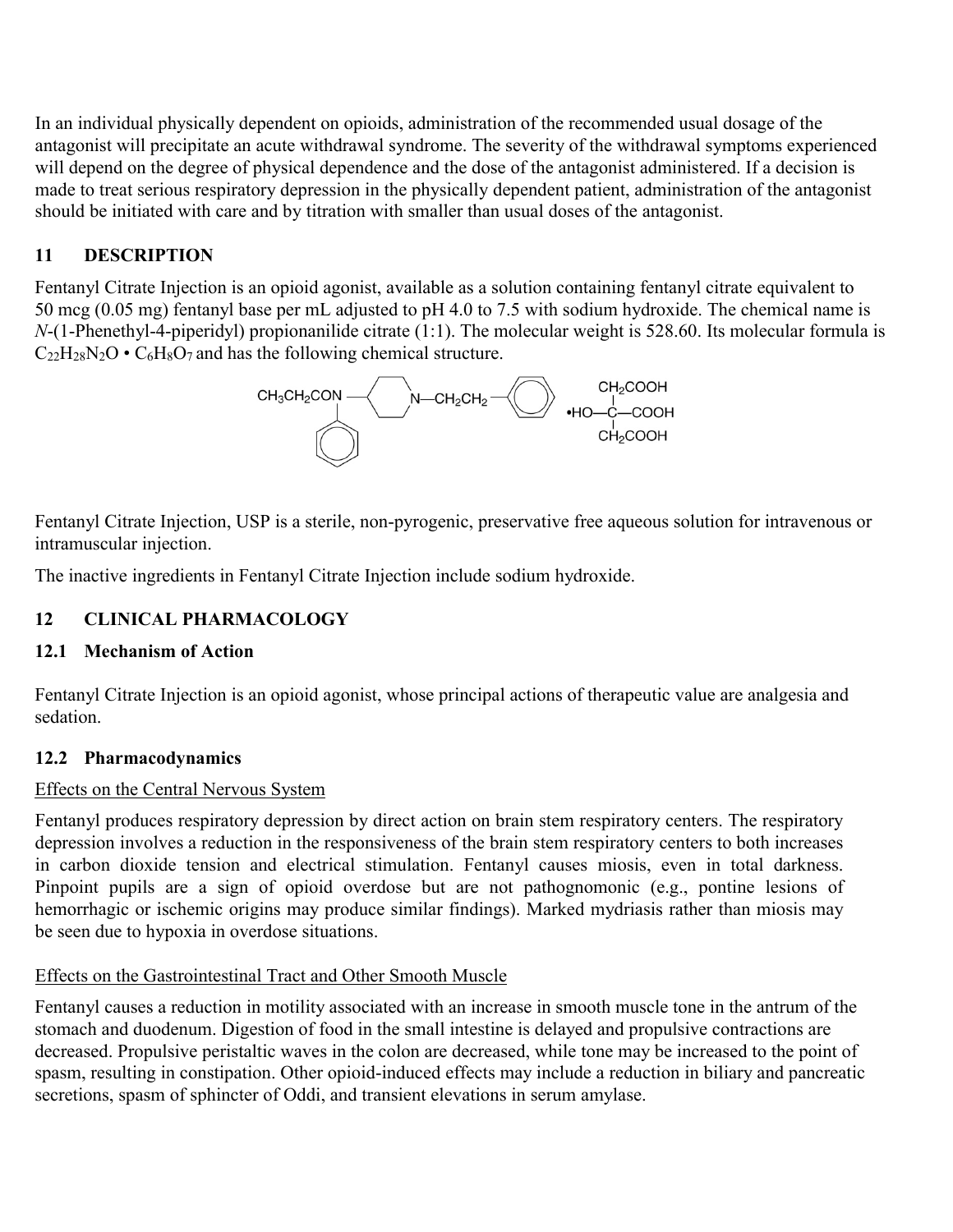### Effects on the Cardiovascular System

Fentanyl produces peripheral vasodilation which may result in orthostatic hypotension or syncope. Manifestations of histamine release and/or peripheral vasodilation may include pruritus, flushing, red eyes, sweating, and/or orthostatic hypotension.

## Effects on the Endocrine System

Opioids inhibit the secretion of adrenocorticotropic hormone (ACTH), cortisol, and luteinizing hormone (LH) in humans. They also stimulate prolactin, growth hormone (GH) secretion, and pancreatic secretion of insulin and glucagon.

Chronic use of opioids may influence the hypothalamic-pituitary-gonadal axis, leading to androgen deficiency that may manifest as low libido, impotence, erectile dysfunction, amenorrhea, or infertility. The causal role of opioids in the clinical syndrome of hypogonadism is unknown because the various medical, physical, lifestyle, and psychological stressors that may influence gonadal hormone levels have not been adequately controlled for in studies conducted to date *[see Adverse Reactions (6)]*.

## Effects on the Immune System

Opioids have been shown to have a variety of effects on components of the immune system in in vitro and animal models. The clinical significance of these findings is unknown. Overall, the effects of opioids appear to be modestly immunosuppressive.

### Concentration – Efficacy Relationships

A dose of 100 mcg (0.1 mg) (2 mL) of Fentanyl Citrate Injection is approximately equivalent in analgesic activity to 10 mg of morphine or 75 mg of meperidine.

The minimum effective analgesic concentration will vary widely among patients, especially among patients who have been previously treated with potent agonist opioids. The minimum effective analgesic concentration of fentanyl for any individual patient may increase over time due to an increase in pain, the development of a new pain syndrome and/or the development of analgesic tolerance *[see Dosage and Administration (2.1)]*.

The onset of action of fentanyl is almost immediate when the drug is given intravenously; however, the maximal analgesic effect may not be noted for several minutes. The usual duration of action of the analgesic effect is 30 to 60 minutes after a single intravenous dose of up to 100 mcg (0.1 mg) (2 mL). Following intramuscular administration, the onset of action is from seven to eight minutes and the duration of action is one to two hours.

# Concentration – Adverse Reaction Relationships

There is a relationship between increasing fentanyl plasma concentration and increasing frequency of dose-related opioid adverse reactions such as nausea, vomiting, CNS effects, and respiratory depression. In opioid-tolerant patients, the situation may be altered by the development of tolerance to opioid-related adverse reactions *[see Dosage and Administration (2.1, 2.2)]*.

The onset of action of fentanyl is almost immediate when the drug is given intravenously; however, the maximal respiratory depressant effect may not be noted for several minutes. As with longer acting opioid analgesics, the duration of the respiratory depressant effect of fentanyl may be longer than the analgesic effect. The following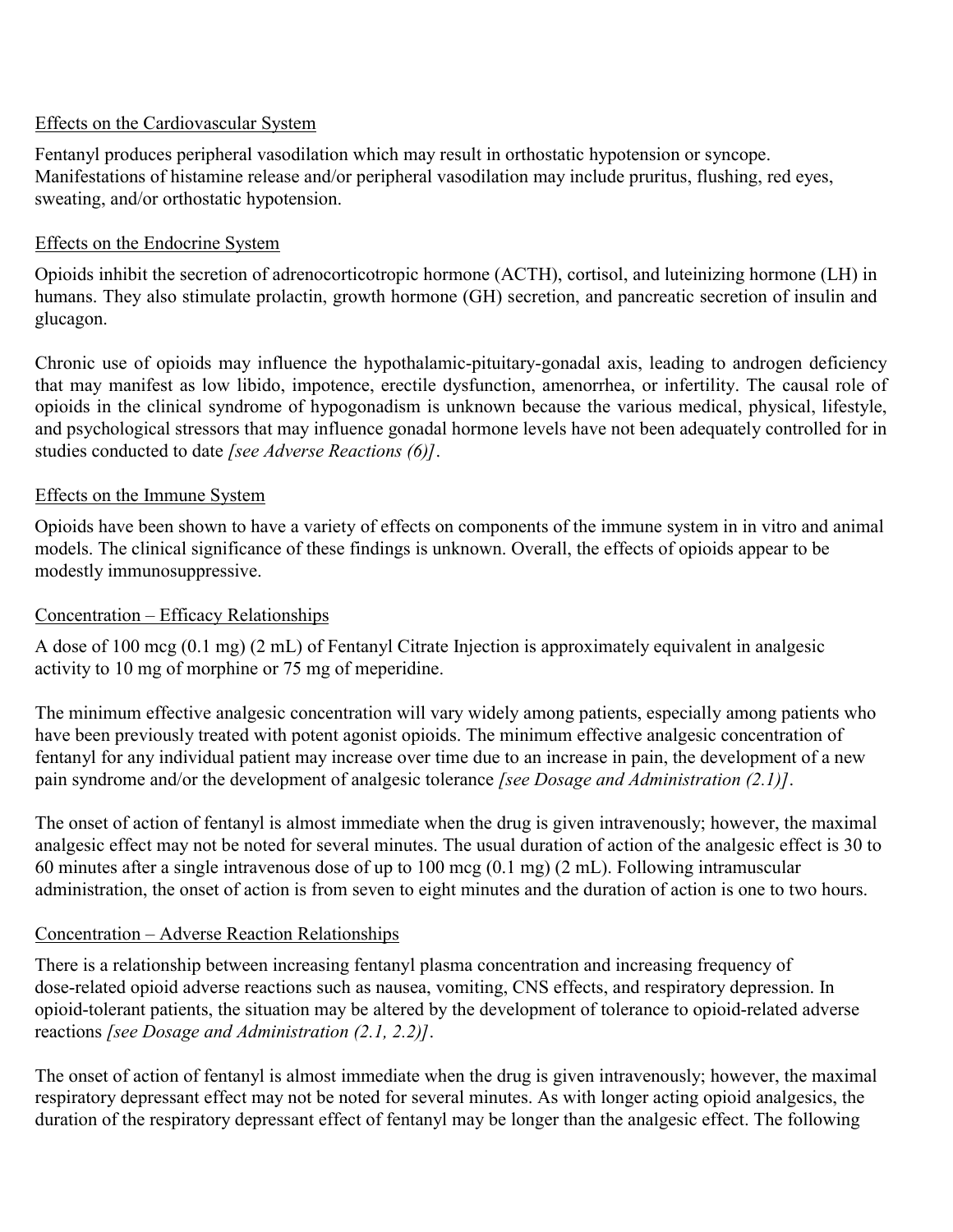observations have been reported concerning altered respiratory response to CO<sup>2</sup> stimulation following administration of fentanyl citrate:

- Diminished sensitivity to CO<sup>2</sup> stimulation may persist longer than depression of respiratory rate. (Altered sensitivity to CO<sup>2</sup> stimulation has been demonstrated for up to four hours following a single dose of 600 mcg (0.6 mg) (12 mL) fentanyl citrate to healthy volunteers). Fentanyl frequently slows the respiratory rate, duration and degree of respiratory depression being dose-related.
- The peak respiratory depressant effect of a single intravenous dose of Fentanyl Citrate Injection is noted 5 to 15 minutes following injection *[see Warnings and Precautions (5.2)].*

# **12.3 Pharmacokinetics**

Fentanyl Citrate Injection is administered by the intravenous or intramuscular route. The pharmacokinetics of fentanyl can be described as a three-compartment model.

# **Distribution**

Fentanyl plasma protein binding capacity decreases with increasing ionization of the drug. Alterations in pH may affect its distribution between plasma and the central nervous system. It accumulates in skeletal muscle and fat, and is released slowly into the blood. The volume of distribution for fentanyl is 4 L/kg. It has a distribution time of 1.7 minutes and redistribution time of 13 minutes.

## Elimination

The terminal elimination half-life is 219 minutes.

Fentanyl, which is primarily transformed in the liver, demonstrates a high first pass clearance and releases approximately 75% of an intravenous dose in urine, mostly as metabolites with less than 10% representing the unchanged drug. Approximately 9% of the dose is recovered in the feces, primarily as metabolites.

# **13 NONCLINICAL TOXICOLOGY**

# **13.1 Carcinogenesis, Mutagenesis, Impairment of Fertility**

### **Carcinogenesis**

Long-term studies in animals to evaluate the carcinogenic potential of fentanyl citrate injection have not been conducted.

### Mutagenesis

Studies in animals to evaluate the mutagenic potential of fentanyl have not been conducted.

### **Impairment of Fertility**

Decreased pregnancy rates occurred in a multigenerational study in which pregnant rats were treated subcutaneously during the first 21 days of pregnancy with 160 mcg/kg to 1250 mcg/kg fentanyl (0.26 times to 2 times a human dose of 100 mcg/kg based on body surface area).

Studies in animals to characterize the effect of fentanyl on male fertility have not been conducted.